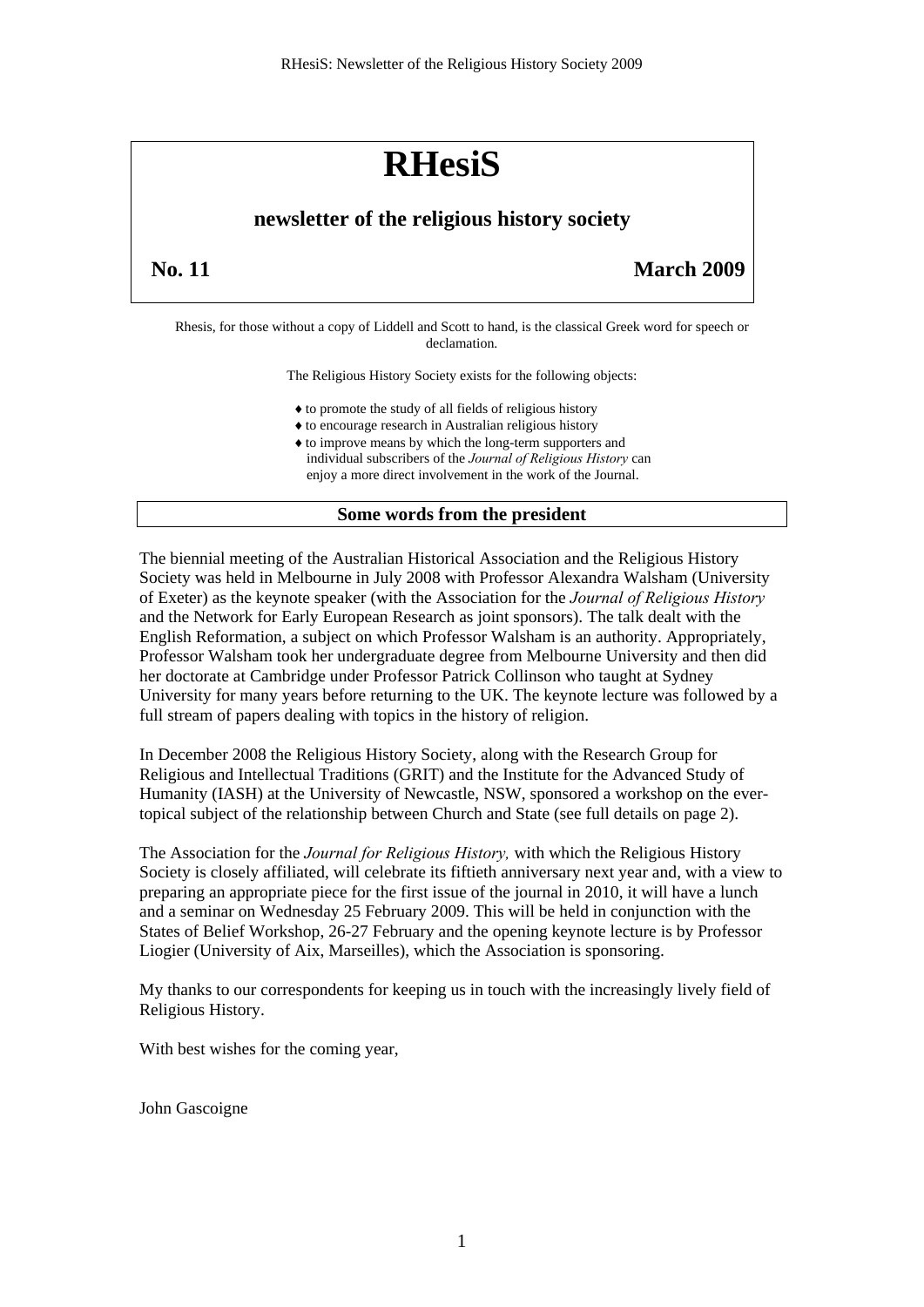#### **Religious History Society 2008 sponsored conference**

# **Church and State in Old and New Worlds Thursday 11 – Saturday 13 December 2008 Newcastle**

A Workshop **sponsored by the Religious History Society** in association with the Research Group for Religious and Intellectual Traditions (GRIT) and the Institute for the Advanced Study of Humanity (IASH) at the University of Newcastle, NSW.

Workshop convenors: Hilary Carey (Hilary.Carey@newcastle.edu.au) and John Gascoigne (j.gascoigne@unsw.edu.au).

This workshop brought together national and international scholars to consider one of the central issues in western historiography—the relationship between church and state. This classic theme has never really gone away but is emerging to engage scholars in new ways in the wake of the colonial and postcolonial critique of the long history of the West and its imperial expansion from early modern times to the present. Within the West changing conceptions of the state, of marriage and family life, and the aftermath of 9/11 with an increase in Western–Islamic tension and the renewal of 'evangelical atheism' have all recently served to bring the issue into renewed focus.

The workshop opened on the evening of Thursday 11 December with a keynote address from Frank Lambert (Purdue) on Church and State in the US. This was followed by a reception sponsored by the Network for Early European Research (NEER).

Friday 12 December was devoted to papers on the European background and included a keynote address by Jay Brown (Edinburgh) on modern Scotland and England together with the following speakers: David Cahill (UNSW): Early Modern Spain and Spanish America; David Garrioch (Monash): Old Regime France; Jennifer Ridden (Latrobe): Modern Ireland; and Judith Keene (Sydney): Modern Spain. In the evening there was a workshop dinner.

Saturday 13 December focused on Church–State relations in colonial and post-colonial perspectives with papers by Rowan Strong (Murdoch) on Western Australia; Hilary Carey (Newcastle) on Colonial Missions; John Stenhouse (Otago, NZ) on New Zealand; Bruce Kaye (UNSW) on the Anglican Church in Australia; and John Murphy (Melbourne) on the Australian churches and welfare. Publication of papers in a proceedings is planned for 2009.

# **Correspondents' Reports**

## **New Zealand**

The Religious History Society of Aotearoa New Zealand held its annual conference at the end of November 2008. Reports at this conference and the papers given indicate a sub-discipline which is full of vigour and commands real interest. Some 50 people attended the annual conference. Dr Allan K. Davidson gave a paper entitled "Doing Religious History: a personal journey" marking his retirement from St John's College and the School of Theology of the University of Auckland, and reflecting on his studies and work in the Pacific and in New Zealand. Two other papers, one by Peter Matheson, reflecting on his work in Reformation Studies and his more modest work in New Zealand history, and another by Ian Breward, surveying recent writings in Australian church history, offered general reflections, while Peter Lineham gave a paper on recent controversies between John Stenhouse and some secular historians over the acceptability of religious themes in general history, and John Stenhouse responded. Other papers included extensive coverage of Catholic Women's Religious orders (papers by Diane Stevens, Cornelia Van Bunnik and Carmel Walsh), papers on rationalism (by Bill Cooke), on a prison camp chaplain who acted as a counter-espionage agent (by Frank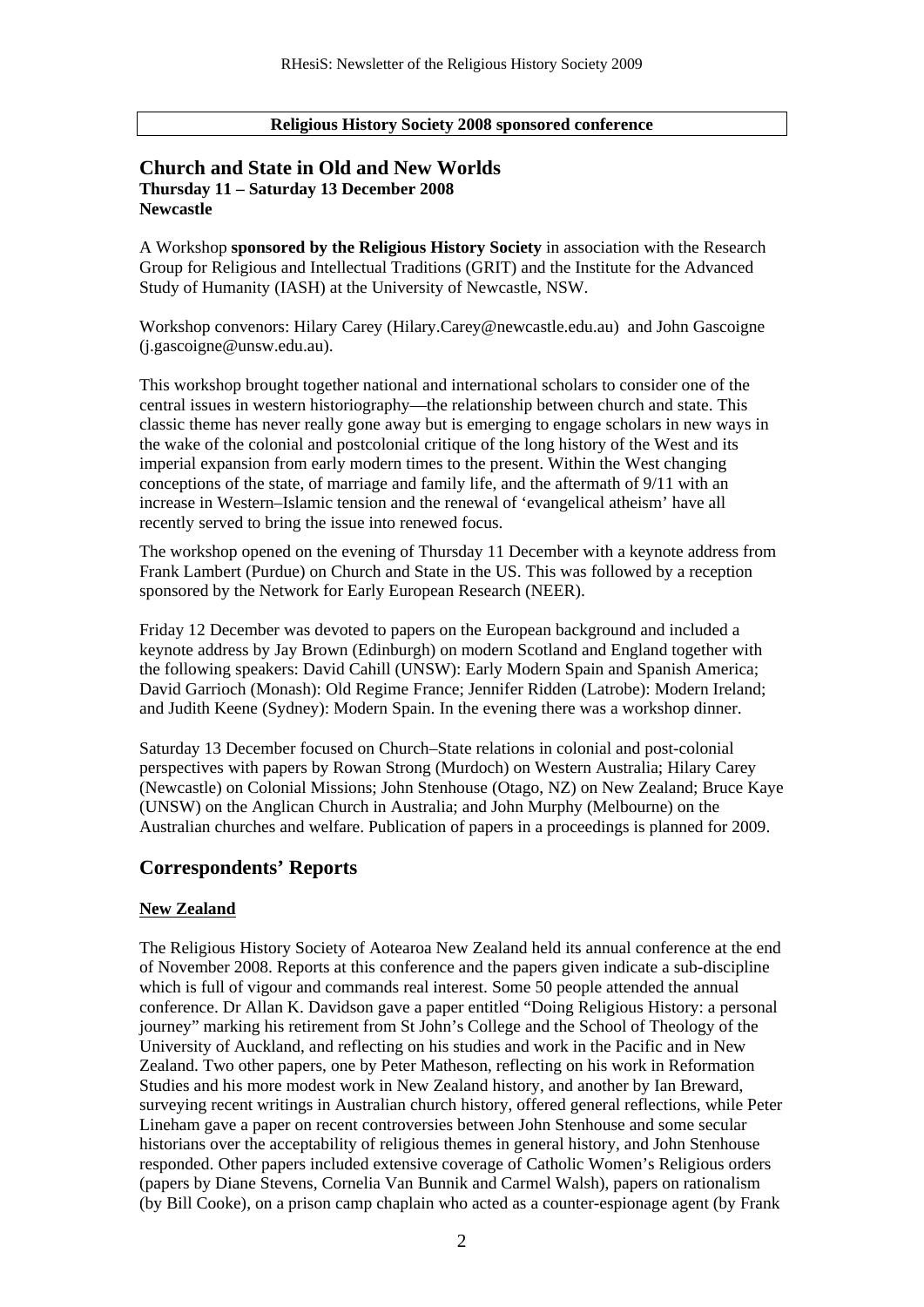Glen), on Catholic mixed marriages (by Chris van der Krogt), on ways to conceive religious history as global history (by Hugh Morrison), on a female revivalist (by Janet Crawford), on religion in rural Canterbury (by Jennie Coleman), on views of Jesus in New Zealand (by Geoff Troughton), on the church as a sponsor of romance (by Charlotte Burgess), and a particularly moving paper on excavations of the grounds of an isolated school which had a mission station graveyard underneath, holding the bones of many Maori people.

In discussions at the conference it is clear that many projects are currently underway. A strong team is writing the history of the Anglican diocese of Auckland, while other teams are rewriting the history of the Waiapu and Nelson dioceses. A conference is planned for 3–4 April 2009 to celebrate the bicentenary of the births of George and Sarah Selwyn. Another conference in Dunedin in August 2009 will recall the birth of John Calvin.

Denominational history societies are also vigorous, including the Wesley Historical Society, the Anglican History Society, the Presbyterian History Society, a journal of Baptist thought, a popular Salvationist historical magazine for Australia and New Zealand, and a particularly impressive project to transcribe and translate all the letters of the Society of Mary's mission in New Zealand and the Pacific. A heritage centre on the site in the Bay of Islands where the Christian mission to New Zealand commenced is currently being planned.

There are a significant number of research students working on varied aspects of New Zealand's religious history and broader themes. Topics include theosophy, Unitarians, Baptists and public debate, Methodist missions in the Solomons and many others.

Overall religious history is alive and well in New Zealand.

**Correspondent: Peter Lineham, Massey University** 

# **Victoria**

*Current Projects (including Grants)* 

**D r Megan Cassidy-Welch,** University of Melbourne

• ARC Grant 2008-2010: 'The aftermath of the Albigensian crusade.'

- **Dr Anne Gardner,** La Trobe University
- Jerusalem and David: A History of Jerusalem to its occupation by David.

Daniel Decoded: The sources behind the book of Daniel and their implications for meaning. •

- **D r Darius Guettner,** Melbourne University
- The Christianisation of Prussia; the experience of holy war and its impact on the native population.

**Professor Patricia Grimshaw, Dr Andrew May,** Monash University, and **Dr Joanna Cruickshank** (Associate) University of Melbourne

• ARC Grant: 2007-2009: Faith, Gender and Cultural Exchange: Australian Missions in Comparative Perspective, 1800-1930. [September 2007 Conference and Proceedings journal and articles included elsewhere in this report.]

**Dr Peter Howard**, Monash University

- Completion of a book manuscript *Creating Magnificence in Renaissance Florence* (for Toronto University Press: Centre for Reformation and Renaissance Studies).
- A comparative study of the *studia* of Renaissance Florence.
- A general book on religion in the Florentine Renaissance from the perspective of sermon studies.
- Two monographic chapters, one on preaching (1400-1957) and one on liturgy at the church of San Lorenzo, contributing to a major collaborative book on the Church of San Lorenzo in Florence to be published in the *Villa I Tatti* (Harvard University Center for Italian Renaissance Studies) monograph series.
- St Antoninus of Florence. The Lenten Sermons, 1427-28, and the Treatise on Preaching. An Edition and Translation (with Prof. Michèle Mulchahey, Pontifical Institute of Medieval Studies, Toronto).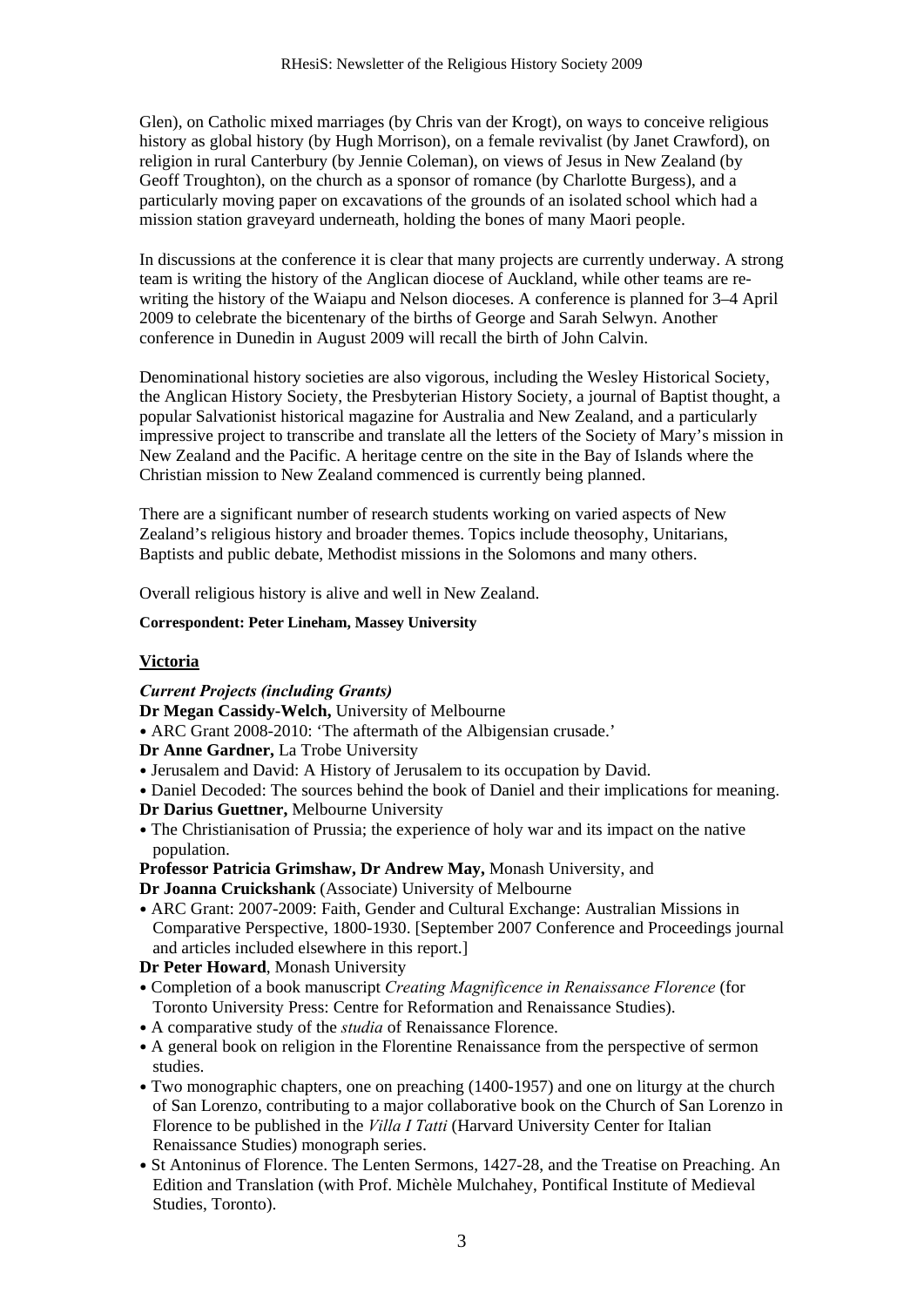## **Dr Robert Kenny,** La Trobe University

- Religion, Church and Missions Fellowship, Mitchell Library Sydney: Evolution and Religion and Race: The influence of evolutionary ideas of race as evidenced amongst the Religion, Church and Mission collections of the Mitchell Library.
- ARC fellowship, La Trobe University History Program: Psychoanalysis, Anthropology and the Pacific: the revaluing of myth in the 20th century.

**Dr Katharine (Kate) McGregor**, University of Melbourne

• ARC Discovery Grant 2007-2009: Islam and the Politics of Memory in Post-Authoritarian Indonesia.

#### **Professor Constant Mews, Professor M Ariff, Professor M Skully, Dr AR Ghouse, Dr D Bakar and Professor A Saeed,** Monash University

• ARC Linkage Grants 2003-2009: Religion, Finance and Ethics: Islamic and conventional perspectives on shared principles, practices, and financial institutions and instruments. By linking together specialists in finance, banking and religious history, with the Muslim Community Cooperative (Australia), this project explores communication and mutual benefit between international Islamic finance and conventional Western finance.

**A/Professor John Murphy**, University of Melbourne

• ARC Linkage grant (2006-2009): The face of the poor: a history of poverty through the eyes of the St Vincent de Paul Society. This PhD project is conducting research in a unique collection of minute books of parish level groups of the St Vincent de Paul Society in Victoria over the 20th century.

**Dr Nathan Wolski**, Monash University

• Dr Wolski is hosting an international conference on the Zohar, with the top Zohar-scholars in the world, in July 2009 at Prato, Italy. The Zohar is the most important work of the Kabbalah, dating from the 13th century.

**Professor Charles Zika,** University of Melbourne

- Images of witchcraft and witch-hunt in early modern northern Europe.
- A history of relations between the living and the dead in European societies from the fourth to the eighteenth centuries.
- Images of the biblical figure of the witch of Endor in the discourses of medieval and early modern Europe.
- Pilgrimage, exorcism and national identity at the Austrian Hapsburg shrine of Mariazell.

## *Books (2007–2008)*

**Adam Bowles,** Monash University

Adam Bowles, *Dharma, Disorder and the Political in Ancient India: The* 

*´Apaddharmaparvan of the Mahábhárata* (Leiden: Brill; Biggleswade: Extenza Turpin [distributor], 2007).

*Mahābhārata. Book eight, Karṇa*, trans. Adam Bowles, vol 1 & 2, 1st ed. (Publisher: New York: New York University Press ; [Joliet, IL] : JJC Foundation, 2006, 2008).

## **Josephine Hook,** Monash University

Josephine Hook, *Walk With Me: A History of Sacred Heart Mission, St Kilda* (Clayton, Vic.: Institute for Public History, Monash University, 2008).

Formally launched on 17 June at the Sacred Heart Mission in St Kilda by Sam Lipski, CEO of the Pratt Foundation, and Cr Janet Cribbes, Mayor of the City of Port Phillip. Jo's history celebrates the 25 years of the operation of the Mission, from 1982 to 2007.

Josephine Hook, *Coming Home: A History of the Corpus Christi Community Greenvale* (Clayton, Vic.: Institute for Public History, Monash University, 2007).

**Dr Robert Kenny,** La Trobe University

Robert Kenny, *The Lamb Enters the Dreaming: Nathanael Pepper & the Ruptured World* (Melbourne: Scribe Publications, 2007).

Winner of the Australian Historical Association's W.K. Hancock Prize 2008;

Winner the Victorian Premier's First Book of History Award 2008;

Short-listed, the 2008 Adelaide Festival Literature Award (non-fiction);

Commended in the Victorian Community History Awards.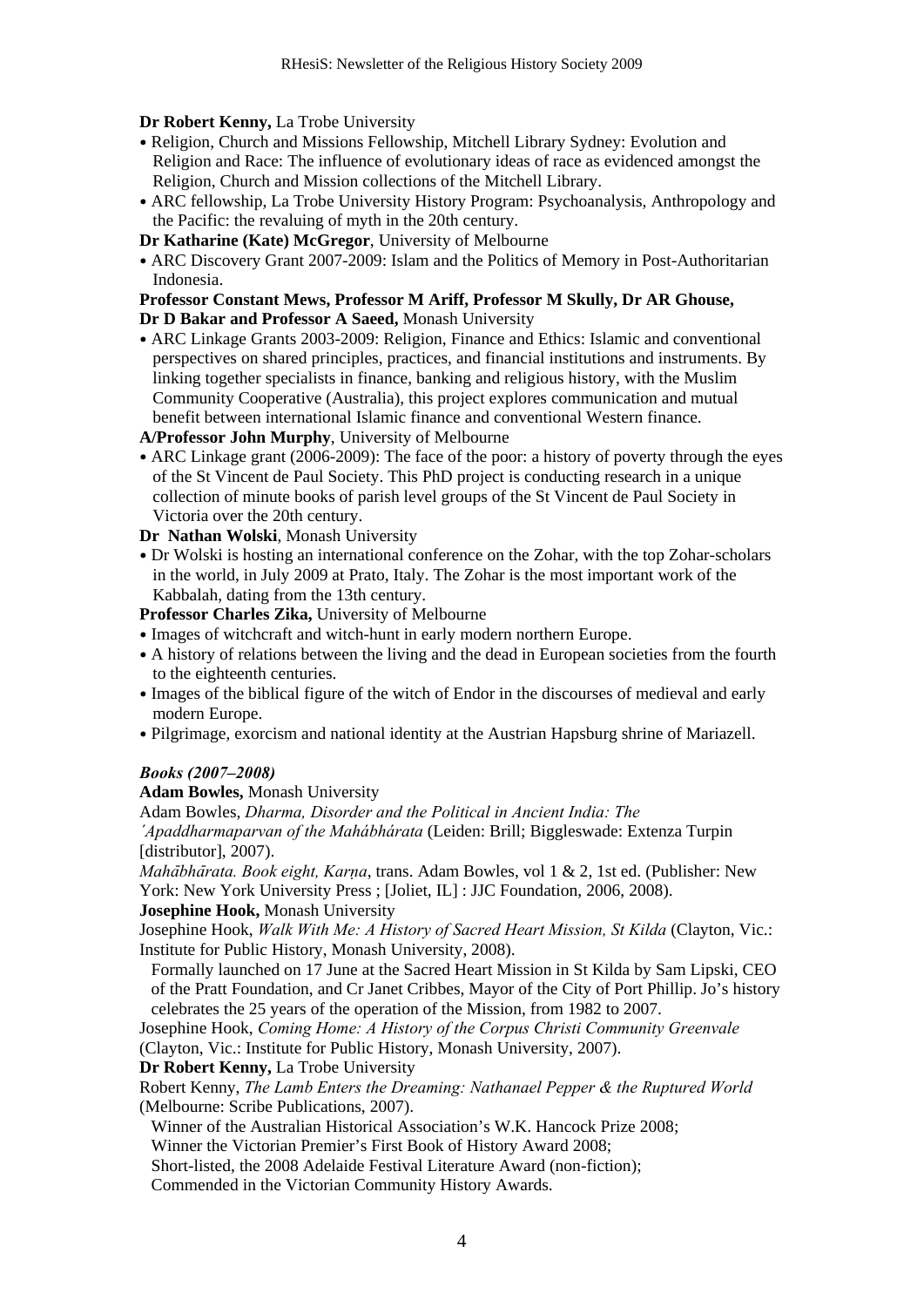*From* http://www.latrobe.edu.au/histeuro/events.html: "Robert Kenny's book *The Lamb Enters the Dreaming* has won the Victorian Premier's Literary Award in the category of 'First Book of History'. The judges' comments included the following observation: 'This is a bold and challenging history, immensely erudite yet sparkling with lyrical prose and sharp insight. Kenny recovers – with absolute conviction and profound implications – the moral and symbolic worlds of two societies, and Nathanael Pepper's extraordinary efforts to reconcile the lamb of Christ and Aboriginal dreaming.' Robert Kenny is an ARC Research Fellow with the History program."

**Dr Catherine M. Kovesi,** University of Melbourne

C. Kovesi and L. Polizzotto, *Memorie di Casa Valori*, (Florence: Casa Editrice Nerbini, 2007).

**Dr Garry J. Deverell**, Monash University

Garry J. Deverell, *The Bonds of Freedom: Vows, Sacraments and the Christian Self* (Milton Keynes, Colorado Springs, Hyderabad: Paternoster Theological Monographs, 2008).

**Professor Constant Mews,** Monash University

Constant Mews, *Lost Love Letters of Heloise and Abelard: Perceptions of Dialogue in twelfth-century France* (New York/Basingstoke: Palgrave Macmillan, 2008).

As editor: Christine Pizan, *The Book of Peace,* eds Karen Green, Constant J. Mews

(University Park, Pa.: Pennsylvania State University Press, 2008).

**Hon. Professor John Rickard,** Monash University

John Rickard, *An assemblage of decent men and women : a history of the Anglican parish of St Mary's North Melbourne 1853-2000* (North Melbourne, Vic.: St Mary's Anglican Church, 2008).

*Monash School of Historical Studies Newsletter* item: "The parish of St. Mary's Anglican Church, North Melbourne, gathered with friends and colleagues to celebrate John Rickard's challenging new history of the church and its community. *An Assemblage of Decent Men and Women* was launched by Dr John Poynter, distinguished biographer of Alfred Felton, following a dedication service led by the Archbishop of Melbourne, Dr Phillip Freier. The gathering included Dr Peter Hollingworth, former Governor General, as well as former minister of St. Mary's, and current vicar, Cecilia Francis. John Rickard is an Honorary Professor in the National Centre for Australian Studies.

**Dr Peter Sherlock,** United Faculty of Theology

Peter Sherlock, *Monuments and Memory in Early Modern England* (Aldershot: Ashgate, 2008).

## **Professor Charles Zika,** University of Melbourne

Charles Zika, *The Appearance of Witchcraft: Visual Culture and Print in Sixteenth-Century Europe* (London: Routledge, 2007).

## *Proceedings*

Amanda Barry, Joanna Cruickshank, Andrew Brown-May and Patricia Grimshaw, eds. *Evangelists of Empire? Missionaries in Colonial History* (Melbourne: eScholarship Research Centre, 2008) and online at <http://msp.esrc.unimelb.edu.au/shs/index.php/missions>

## *Chapters/Articles (2007–2008)*

**Dr Ursula Betka,** La Trobe University

- 'The Laudario: A Choir Book for the Laity' in Margaret M. Manion, *History of the Italian Illuminated Choir Book* (Macmillan, Australia, forthcoming 2009).
- 'The Laudesi confraternity of Sant'Agnese in Florence artistic patronage and the illuminated hymn book in context' in *Imagination, Books and Community in Medieval Europe, proceedings from the Exhibition Conference, SLV 29-31 May 2008.*

**Dr Joanna R. Cruickshank**, University of Melbourne

- '"The suffering members sympathise": Constructing the Sympathetic Self in the Hymns of Charles Wesley' in eds K.G.C. Newport and T.A. Campbell, *Charles Wesley - Life, Literature and Legacy* (Epworth Press, 2007).
- 'Were Early Methodists Masochists? Suffering and Sanctification in the Hymns of Charles Wesley', *Bulletin of the John Rylands University Library* (2008).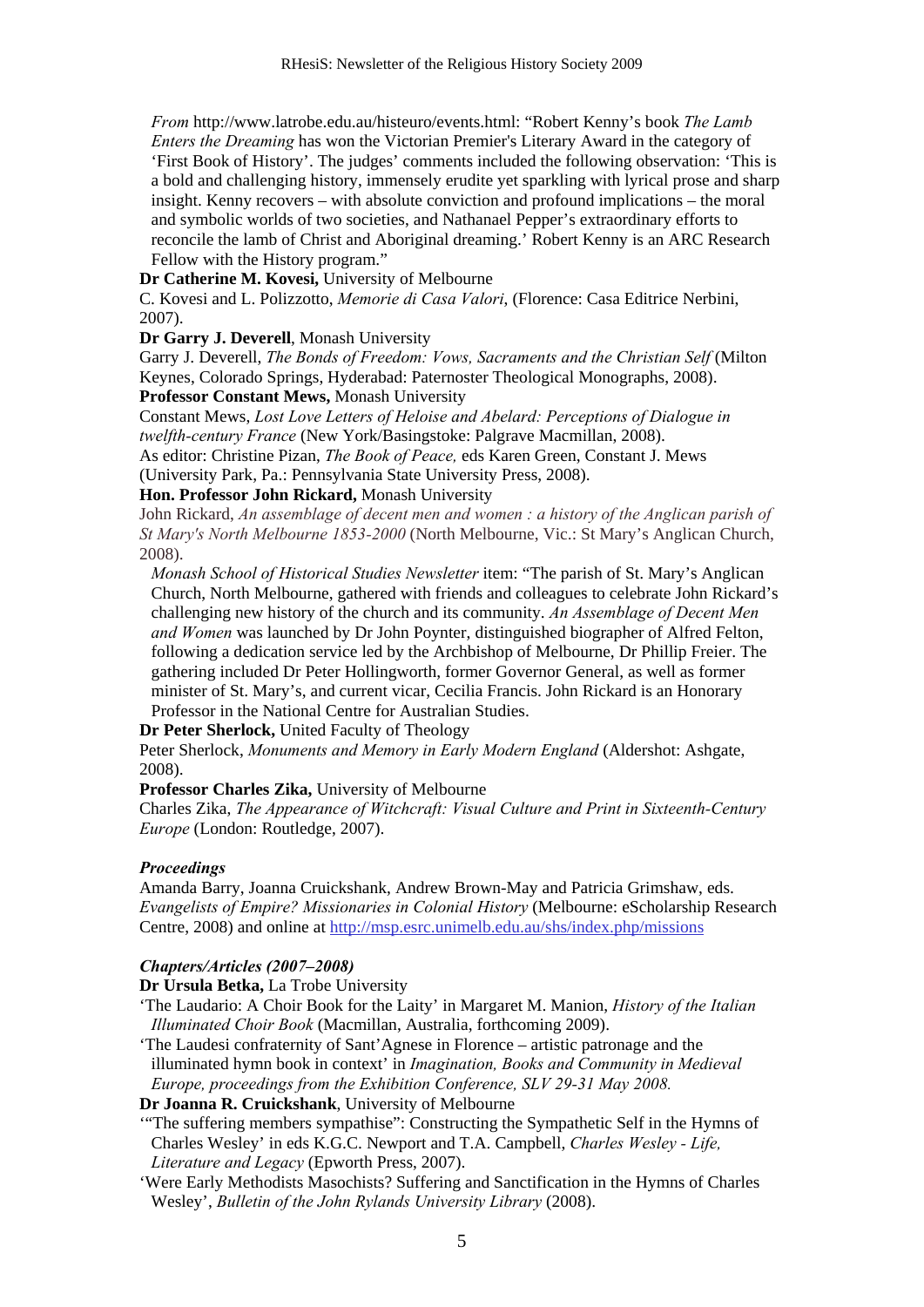- 'Singing at the Scaffold: Charles Wesley's Hymns for Condemned Malefactors', *Proceedings of the Wesley Historical Society* 56, no. 3 (October 2007).
- **Jodi Hodge**, Monash University
- 'The Virtue of Vice: Preaching the Cardinal Virtues in the Sermons of Remigio dei Girolamo', *Medieval Sermon Studies* 52 (2008): 6-18.
- **Dr Anne Gardner**, La Trobe University
- 'Daniel: God, Humans and Earth', *Pacifica* 20:3 2007, 249-61.
- '1 Chron 8:28 32; 9:35-38: Complementary or Contrasting Genealogies?' *Australian Biblical Review* 55 (2007): 13-28.
- 'Decoding Daniel: The Case of Dan 7,5', *Biblica* 88:2 (2007): 222-233.
- 'The Narratives of Solomon's Reign in the Light of the Historiography of other Ancient Civilisations', *Australian Biblical Review* 56 (2008): 1-18.
- **Dr Darius von Guettner,** University of Melbourne
- 'The Crusades: Beyond a definition', eds J. Dobosz, J. Kujawinski and M. Matla-Kozlowska, *Proceedings of the Polish Czech Medievalists Forum, Gniezno, Poland* (Poznañ: Uniwersytet Adama Mickiewicza, 26-29 September 2005): 81-90.
- 'Recent issues in Polish historiography of the Crusades', ed. Judi Upton-Ward, *The Military Orders* 4 (Ashgate: November 2008): 13-21.
- **Dr Peter Howard,** Monash University
- 'Preaching Magnificence in Renaissance Florence', *Renaissance Quarterly* 61:2 (2008): 325- 369.
- 'Australian clergy in Italy after Vatican II', eds Bill Kent, Ros Pesman, Cynthia Troup, *Australians in Italy: Contemporary Lives and Impressions* (Melbourne: Monash University ePress, 2008) 14.1–14.16.
- 'Preacher and Ritual in XVth century Florence', eds Nicole Beriou and Franco Morenzoni, *Prédication et Liturgie au Moyen Âge* (Turnhout: Brepols, 2008): 313-333.
- '"The womb of memory": Carmelite Liturgy and the Frescoes of the Brancacci Chapel', ed. Nicholas Eckstein, *The Brancacci Chapel: Form, Function and Setting. Collected Essays of a Symposium Held 6-7 June 2003 in The Harvard University Center for Italian Renaissance Studies,* Villa I Tatti (Florence: Leo S. Olschki Editore, 2007): 177-206.

**Dr Robert Kenny,** La Trobe University

- 'From the Curse of Ham to the curse of nature: the influence of natural selection on the debate on human unity before the publication of The Descent of Man', *British Journal for the History of Science* 40:3 (September 2007): 367-388.
- **Professor Elizabeth Malcolm**, University of Melbourne
- 'Elizabeth Malcolm, Patrick O'Farrell and the Irish History Wars, 1971-1993', ed. Hilary M. Carey, *Journal of Religious History,* Special Issue: Religion and Memory 31:1 (March 2007): 24-39.
- **Dr Kate McGregor**, University of Melbourne
- 'A Bridge and a Barrier: Islam, Reconciliation and the 1965 Killings in Indonesia', ed. Birgit Brauchler, *Reconciling Indonesia: Grassroots Agency for Peace* (London: Routledge, 2008).
- **Dr Dolly McKinnon**, University of Melbourne
- 'Hearing the English Reformation: Earls Colne, Essex', eds R. Bandt, M. Duffy and D. MacKinnon, *Hearing Places: Anthology of Interdisciplinary Writings* (Newcastle, England: Cambridge Scholars Press, 2007).
- **Professor Constant Mews**, Monash University
- 'Abelard and Heloise on Jews and hebraica vertias', *Christian attitudes towards the Jews in the Middle Ages* (London: Routledge, 2007): 83-108.
- 'Scholastic Theology in a Monastic Milieu in the Twelfth Century: the case of Admont', *Manuscripts and the Monastic Culture* (Belgium: Brepols, 2007): 217-239.
- 'Cicero and the boundaries of friendship in the twelfth century', *Viator* (Belgium: Brepols 2007): 369-384.
- 'Usury and just compensation: Religious and financial ethics in historical perspective', *Journal of Business Ethics* (Netherlands: Springer, 2007): 1-15.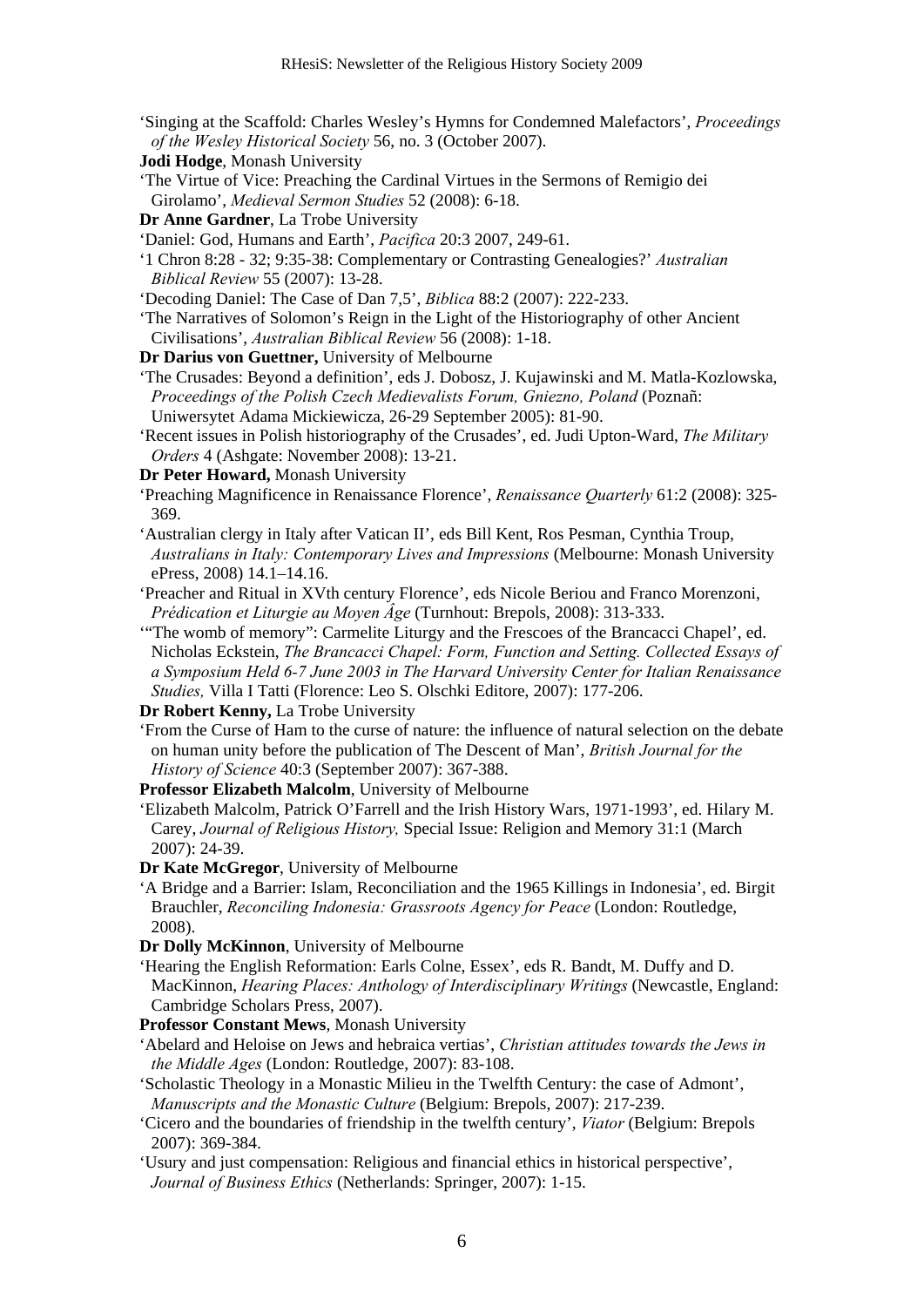- 'Le Liber pancrisis, un florileges des peres et des maitres moderns du Xlle siecle', *Archivum latinitatis medii aevi*, (Geneva: Libraire Droz, 2007): 145-191.
- **Associate Professor John Murphy**, University of Melbourne
- 'Suffering, Vice and Justice: Religious Imaginaries and Welfare Agencies in Post-War Melbourne', *Journal of Religious History* 31:3 (September 2007): 287-304.
- **Dr Jennifer Ridden**, La Trobe University
- 'The forgotten history of the Protestant Crusade: religious liberalism in Ireland', *Journal of Religious History* Special issue in memory of Prof Patrick O'Farrell and Tony Cahill, 31:1 (March 2007): 78-102.
- **Prof David Runia**, University of Melbourne
- David Runia, 'Philo in the Reformational Tradition', ed. Robert Sweetman, *In the Phrygian mode: Neo-Calvinism, Antiquity and the Lamentations of Reformational Philosophy* (Lanham, Maryland: Institute for Christian Studies and University Press of America, 2007).
- **Dr Peter Sherlock**, United Faculty of Theology
- 'Missionaries, Colonialism and the Politics of Agency', eds A. Barry, J. Cruickshank, P. Grimshaw and A. Brown-May, *Evangelists of Empire? Missionaries in Colonial History*  (Melbourne: e-Scholarship Research Centre, 2008): 13-20.
- '"Leave it to the Women": The Exclusion of Women from Anglican Church Government in Australia', *Australian Historical Studies* 39:3 (September 2008): 288-304.

**Profesor Charles Zika**, University of Melbourne

'The Devil's Hoodwink: Seeing and Believing in the World of Sixteenth-Century Witchcraft', ed. Merry E. Wiesner, *Witchcraft in Early Modern Europe*, Problems in European Civilization (Boston & New York: Houghton Mifflin, 2007): 25-34.

#### *Completed Higher Degrees (2006-2008) PhD*

| <b>Author</b>      | <b>Title</b>                              | University,       | Year | <b>Pages</b> |
|--------------------|-------------------------------------------|-------------------|------|--------------|
|                    |                                           | <b>Department</b> |      |              |
| Bett-Vickers,      | A missionary in the family: George and    | La Trobe,         | 2007 | 384          |
| Christine          | Jennie Smith and Aboriginal people,       | School of         |      |              |
|                    | New South Wales 1890-1920                 | History           |      |              |
| Cruikshank, Joanna | Charles Wesley and the construction of    | Melbourne,        | 2006 | 260          |
|                    | suffering in early English Methodism.     | School of         |      |              |
|                    | Winner of the 'Outstanding Dissertation   | Historical        |      |              |
|                    | Award' for 2007 by the Wesleyan           | <b>Studies</b>    |      |              |
|                    | Theological Society (US)                  |                   |      |              |
| Davies, Helen      | Jewish identity, social justice and       | Melbourne,        | 2006 | 344          |
| Margaret           | capitalism : the making of the Pereire    | Dept. of          |      |              |
|                    | brothers                                  | History           |      |              |
| Furlong, Pierce    | Aspects of ancient Near Eastern           | Melbourne,        | 2007 | 393          |
| James              | chronology (c.1600-700BC)                 | Centre for        |      | (453)        |
|                    |                                           | Classics and      |      |              |
|                    |                                           | Archaeology       |      |              |
| Halstead, Suzanne  | Imago episcopi : episcopal ritual as      | La Trobe,         | 2007 | 237          |
| М.                 | represented by the illustrations of       | School of         |      |              |
|                    | pontificals produced in France and Italy: | Historical        |      |              |
|                    | c.1220-1380                               | and European      |      |              |
|                    |                                           | <b>Studies</b>    |      |              |
| Jensz, Felicity    | Collecting cultures for God: German       | Melbourne,        | 2007 | 320          |
|                    | Moravian missionaries and the British     | School of         |      |              |
|                    | colony of Victoria, Australia, 1848-1908  | Historical        |      |              |
|                    |                                           | <b>Studies</b>    |      |              |
|                    |                                           |                   |      |              |
|                    |                                           |                   |      |              |
| Jones, Timothy     | Sex and Gender in the Church of           | Melbourne,        | 2007 | 234          |
|                    | England 1857-1957                         | Dept. History     |      |              |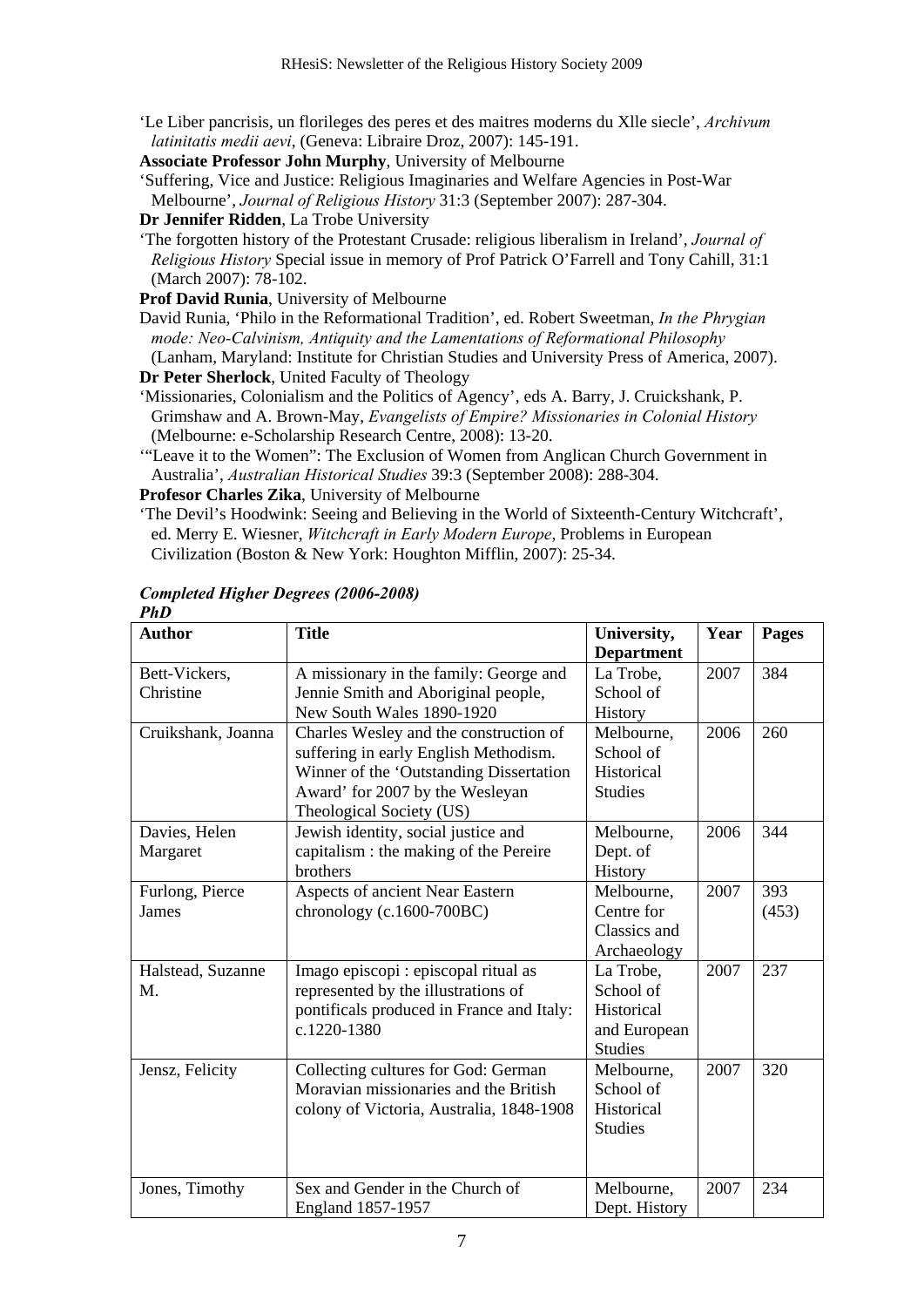| Lau, Theresa Yu    | Reading the Gospel of Matthew as a        | Melbourne,     | 2006 | 411 |
|--------------------|-------------------------------------------|----------------|------|-----|
| Chui Siang         | Gospel of the Jerusalem Council           | Centre for     |      |     |
|                    |                                           | Jewish         |      |     |
|                    |                                           | History and    |      |     |
|                    |                                           | Culture        |      |     |
| Laufer, Catherine  | Descendit ad inferna : western            | Monash         | 2007 | 275 |
| Ella               | interpretations of the credal affirmation | Centre for     |      |     |
|                    | "He descended to the dead"                | Studies in     |      |     |
|                    |                                           | Religion and   |      |     |
|                    |                                           | Theology       |      |     |
| Sako, Ikuno        | The importance of Louis Niedermeyer in    | Melbourne,     | 2007 | 262 |
|                    | the reform of nineteenth-century church   | Faculty of     |      |     |
|                    | music in France                           | Music          |      |     |
| Verhoeven,         | The Trans-Atlantic case against the       | Melbourne,     | 2007 | 275 |
| Timothy            | Catholic Church, 1840-1870                | Dept. of       |      |     |
|                    |                                           | History        |      |     |
| Von Guttner        | Crusading in medieval Europe: its idea,   | Melbourne,     | 2007 | 228 |
| Sporzynski, Darius | reception, and the experience in Poland   | School of      |      |     |
| Maria              | $(1102 - 1194)$                           | Historical     |      |     |
|                    |                                           | <b>Studies</b> |      |     |
| Carter, Ann Louise | A Study of Santa Costanza                 | Melbourne,     | 2007 | 192 |
|                    |                                           | Faculty of     |      |     |
|                    |                                           | Arts, Centre   |      |     |
|                    |                                           | for Classics   |      |     |
|                    |                                           | $\&$           |      |     |
|                    |                                           | Archaeology    |      |     |

#### *Masters*

| ---------      |                                           |                    |      |       |
|----------------|-------------------------------------------|--------------------|------|-------|
| <b>Author</b>  | <b>Title</b>                              | <b>University:</b> | Year | Pages |
|                |                                           | <b>Department</b>  |      |       |
| Chenu,         | Internal crusading in the thirteenth and  | Melbourne,         | 2007 | 122   |
| Christian      | fourteenth centuries: case studies of the | School of          |      |       |
|                | Albigensian Crusade and the Italian       | Historical         |      |       |
|                | Crusades of Pope John XXII                | <b>Studies</b>     |      |       |
| Noyce, John L. | Visions and prophecies in the sapiential  | Monash,            | 2007 | 115   |
|                | tradition from Proverbs to modernity      | School of          |      |       |
|                |                                           | <b>Historical</b>  |      |       |
|                |                                           | <b>Studies</b>     |      |       |
| Winfield,      | Impermanence and insurrection in Burma    | Melbourne,         | 2006 | 92    |
| Jordan Carlyle | [Buddhism and politics]                   | Dept. of           |      |       |
|                |                                           | <b>History</b>     |      |       |

## *Higher Research Degrees in Progress PhD*

**Liam Connell:** University of Melbourne [Charles Zika]. Magical Practices and Witchcraft in New England.

**Marian Dalton:** La Trobe University [Anne Gardner]. Ancient Myth: Adoption and Adaption of Neo-Pagan Religions.

**Julie Davies,** University of Melbourne [Charles Zika]. Science in an Enchanted World: Joseph Glanvill and the relationship between scientific developments and conceptions of the supernatural in seventeenth-century England.

**Kerrin Hancock,** Monash University. Three Way Transplantation of Select Jewish Liturgical Music out of Lithuania through South Africa from 1881, to Australia from 1990 with Special Reference to Vilna, Johannesburg, and Melbourne.

**Laura Juliff,** University of Melbourne [Megan Casssidy Welch]. Byzantine responses to the Manichean heresy in the 6th century.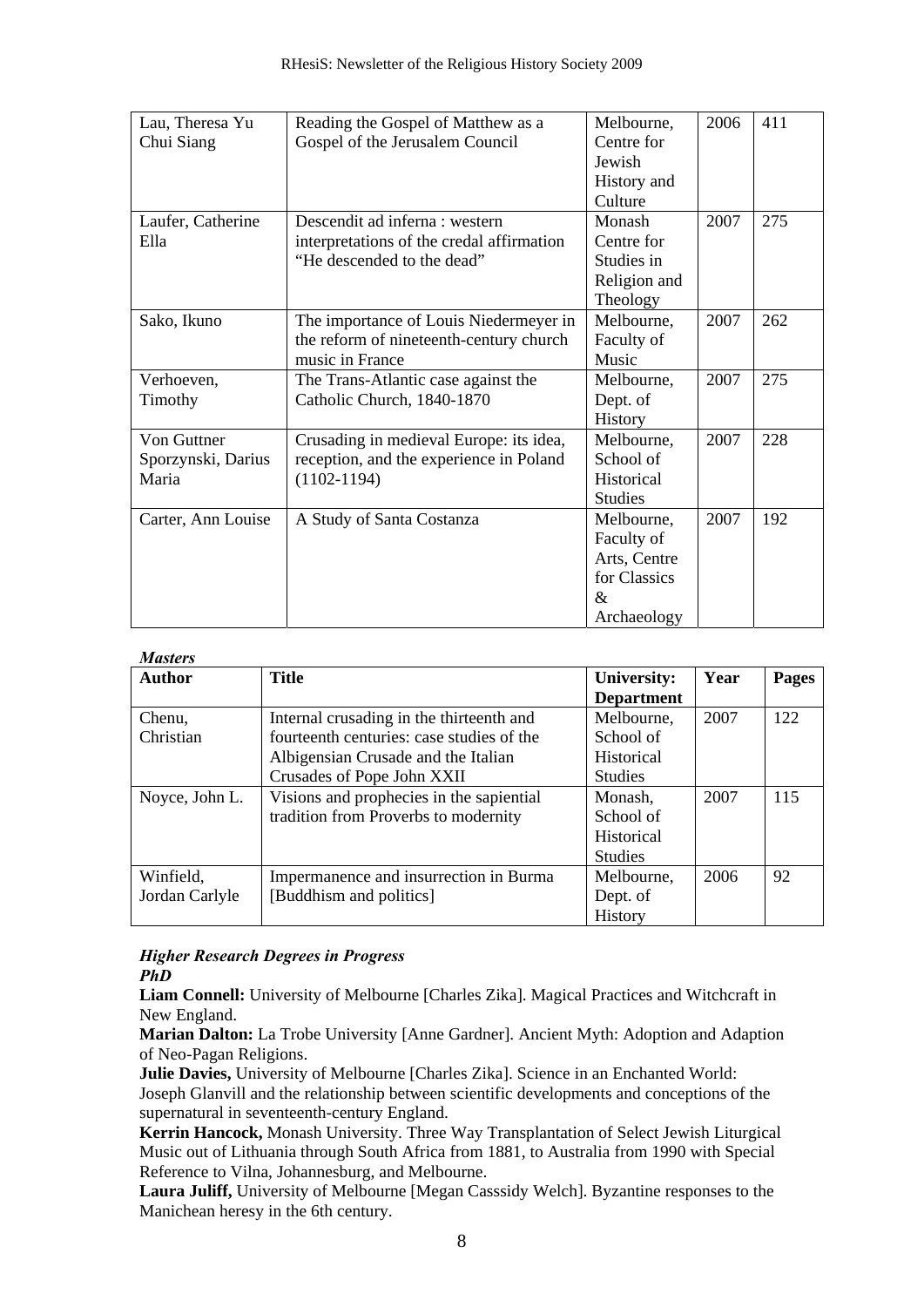**Bronwyn Naismith**, La Trobe University [Anne Gardner]. "The Jews fear the Jews" in John**. Leigh Penman,** University of Melbourne [Charles Zika]. Rosicrucianism and Eschatological Anxiety in 17th-Century Germany.

**Peter Price**, Monash University [Peter Howard]. Intellectual Orthodoxy and Political Stability: English Liberal Catholicism and the Politics of Papal Infallibility, 1848-1878.

**Stephanie Slade**, Monash University [Peter Howard]. Religious Attitudes to Conscription in Australia for the Vietnam War.

**Charlotte Smith** University of Melbourne [Charles Zika]. Printed Images of the Turk in Northern Europe, 1450-1600.

**Jeremy Stonehouse,** La Trobe University [Anne Gardner]. Mystical Physiology and Enlightenment**.** 

**Morna Sturrock,** Monash University [Peter Howard]. Interfaith Dialogue in Victoria, 1945 to the present.

**David Templeman,** Monash University [Peter Howard]. Religious and political life of Central Tibet in the 16th-17th Century.

**Ross Tucker,** La Trobe University [Anne Gardner]. An examination of the Patristic concept of Episcopos and its subsequest development in the Early Christian Church (50-300AD).

**Max Vodola**, Monash University [Peter Howard]. John XXIII, Vatican II and the politics of *aggiornamento*: Angelo Roncalli's analysis of the works of St Charles Borromeo (1538-84) in relation to late 20th century church reform.

**Damien Williams,** Melbourne University [Prof. Shurlee Swain (ACU); Catherine Kovesi]. National Council of Priests in Australia.

**Tony Wong**, La Trobe University [Anne Gardner]. The Great Parent and Filial Child Relationship: Wang Zheng and His Attempt to Inculturate Christianity in late Ming China. *Masters* 

**Miriam Benedikt,** Monash University [Michael Fagenblat]. Jewish-Christian exegetical interaction through a midrash on Psalms from late Antiquity.

**Matthew Champion,** University of Melbourne [Charles Zika]. Nicolas Jaquier and the Flagellum Haereticorum Fascinariorum (1458).

**Stephanie Rocke,** Monash University [Peter Howard, Constant Mews, Thomas Reiner]. A Mass for a secular age? The Armed Man: A Mass for Peace.

## *Seminar & Conference Papers/ Other Activities (2008)*

## **State Library, Victoria:** *The Medieval Imagination: Illuminated manuscripts from Cambridge, Australia and New Zealand:* **28 March – 15 June 2008.**

- **Public Lecture: Dr Clare Monagle** (Monash University) 'Creation and Regulation in the 12th Century: New Ideas and the Naming of the Heresy' (8 May 2008).
- **Catalogue Entries: Dr Ursula Betka** (La Trobe University) with S.Panayatova: 'The Laudario of Sant'Agnese nel Carmine, Florence, c.1340,' eds B. Stocks & N. Morgan, *Medieval Imagination: Illuminated Manuscripts from Australasia and Cambridge at the SLV* (Melbourne: Macmillan, 2008).

**International Conference at SLV** *Imagination, Books and Community in Medieval Europe:* **29-31 May 2008 (selected sessions)** 

• **Devotion and Saints in Italy** 

**Dr Louise Marshall** (University of Sydney), **Dr Claire Renkin** (Melbourne College of Divinity) and **Dr Bronwyn Stocks** (Monash University) discussed the culture of devotion and saints in Italy and how manuscripts were created and used in this context.

• **Music and Prayer** 

**Professor John Griffiths** (University of Melbourne), **Dr Ursula Betka** (Conference Committee member; La Trobe University) and **Dr Jane Morlet Hardie** (University of Sydney) discussed the interaction between manuscripts, music, performance and worship.

# • **Transitions and translations**

**Professor Constant Mews** (Monash University), **Dr Hilary Maddocks** (University of Melbourne) and **Associate Professor Andrew Lynch** (University of Western Australia) examined ideas around transition and translation – of relics, of words and of ideas.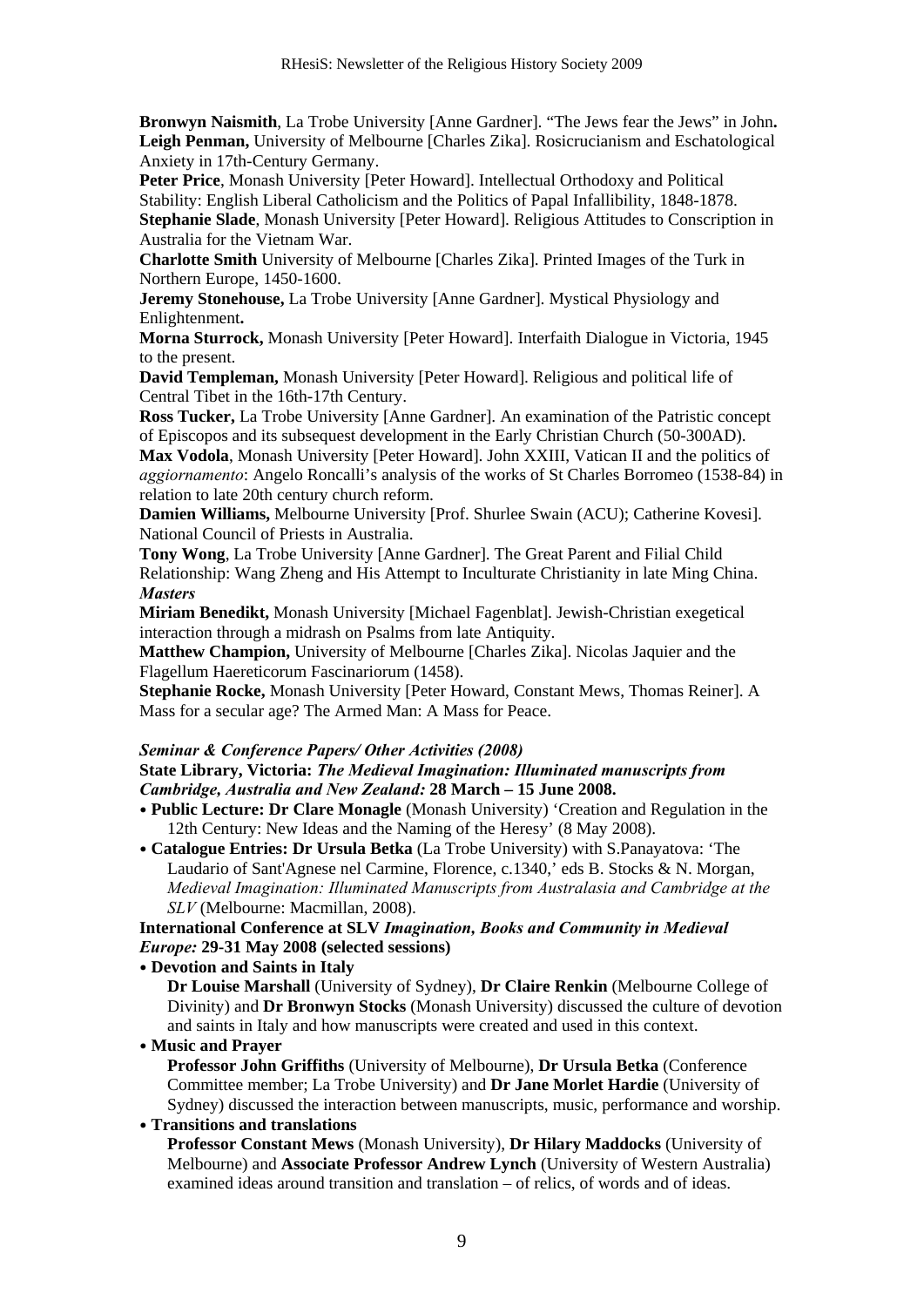**Public Lecture: Dr Gillian Bowen, Monash University,** 15 May 2008.

The archaeology of early Christianity; new evidence from Monash University excavations in Egypt's Dakhleh Oasis.

**Exhibition:** Jesus of Nazareth – World Youth Day*,* St Mary's Star of the Sea church, West Melbourne, July 20 2008. **Dr Ursula Betka**, La Trobe University, Exhibition Committee member and co-curator.

**Film screening and discussion:** *Jud Suss: A Third Reich Field Guide to Jewish Beats*  The Australian Centre for Jewish Studies Winter School presented a screening of this 1940 film that sought to mobilize anti-Semitic sentiments in Europe. Following a screening of the film, Professor Jay Gellar of Vanderbilt University provided a commentary and led discussion. Monash University 3 August 2008.

**Spiritual Journeys: Mysticism Across Religions Seminar,** Centre for Studies in Religion and Theology, Monash University, 17 August 2008.

A free public seminar exploring mystical experience in Jewish, Muslim, Christian and Eastern religious traditions. Speakers included **Constant Mews, Nathan Wolski, Salih Yucel** and a panel of experts on Eastern mystical traditions.

**Out of Bounds Conference (Art and Design, Monash University),** 20 August 2008**. Brownyn Stocks***:* 'When the Word goes for a walk: authority, inscription and reception in medieval manuscripts.' [Personal Prayer books]. Monash University.

**Musicological Society of Australia Victoria Chapter: Annual Conference,** 8 November 2008**. Stephanie Rocke**, 'Crusading to Pluralism; "L'homme armé" and The Armed Man: A Mass for Peace (1999).'

**Musicological Society of Australia Annual National Conference,** Melbourne 6 December 2008. **Stephanie Rocke**, 'A Mass for a Secular Age? *The Armed Man: A Mass for Peace* (1999).'

• **1 hour Seminar Papers, School of Historical Studies, University of Melbourne 2008: Andy Brown-May, '**In the Abode of Clouds: Missionary Encounters in the Khasi Hills.' **Charles Zika**, 'Witchcraft and European History: Changing perspectives over thirty years.' 22 May 2008.

**Joanna R. Cruickshank**, '"Jesus was in the Parlour": Faith, Space and Gender in British Methodism, 1740-1840.' 21 August 2008.

**Catherine Kovesi**, 'Imagining the Magdalen: From Renaissance Italy to Missionary New Zealand.' 31 July 2008.

**Kate McGregor, '**History, Agency and Efforts to Re-examine the 1965 Killings in Indonesia.' 4 September 2008.

• **Papers delivered in Postgraduate Work In Progress Day 2008, School of Historical Studies, University of Melbourne:** 

**Julie Davies, '**Poisonous Vapours: Joseph Glanvill and the Mechanism of Witchcraft.' **Alison Ware, '**The Sins of the Fathers. A Study of the Concept of Guilt in Late Medieval England.'

**Elizabeth Greentree, '**Religious Institutions: Worth the Effort?'

**Conor Trouw, '**The City of David, Jerusalem: History, Myth & King David's Palace.'

#### • **School of Historical and European Studies, La Trobe University, Postgraduate/ Staff Seminars:**

**Chris Fifis**, 'The Greek Orthodox Community Dispute with the Archdiocese in Melbourne after 1958.' 16 October, 2008.

**Walter Phillips,** 'Being Protestants.' 14 August, 2008.

**Robin Westell**, 'Christian Icons: Their Origins in Late Antiquity.' 7 August, 2008.

#### **Correspondent: Stephanie Rocke, Monash University**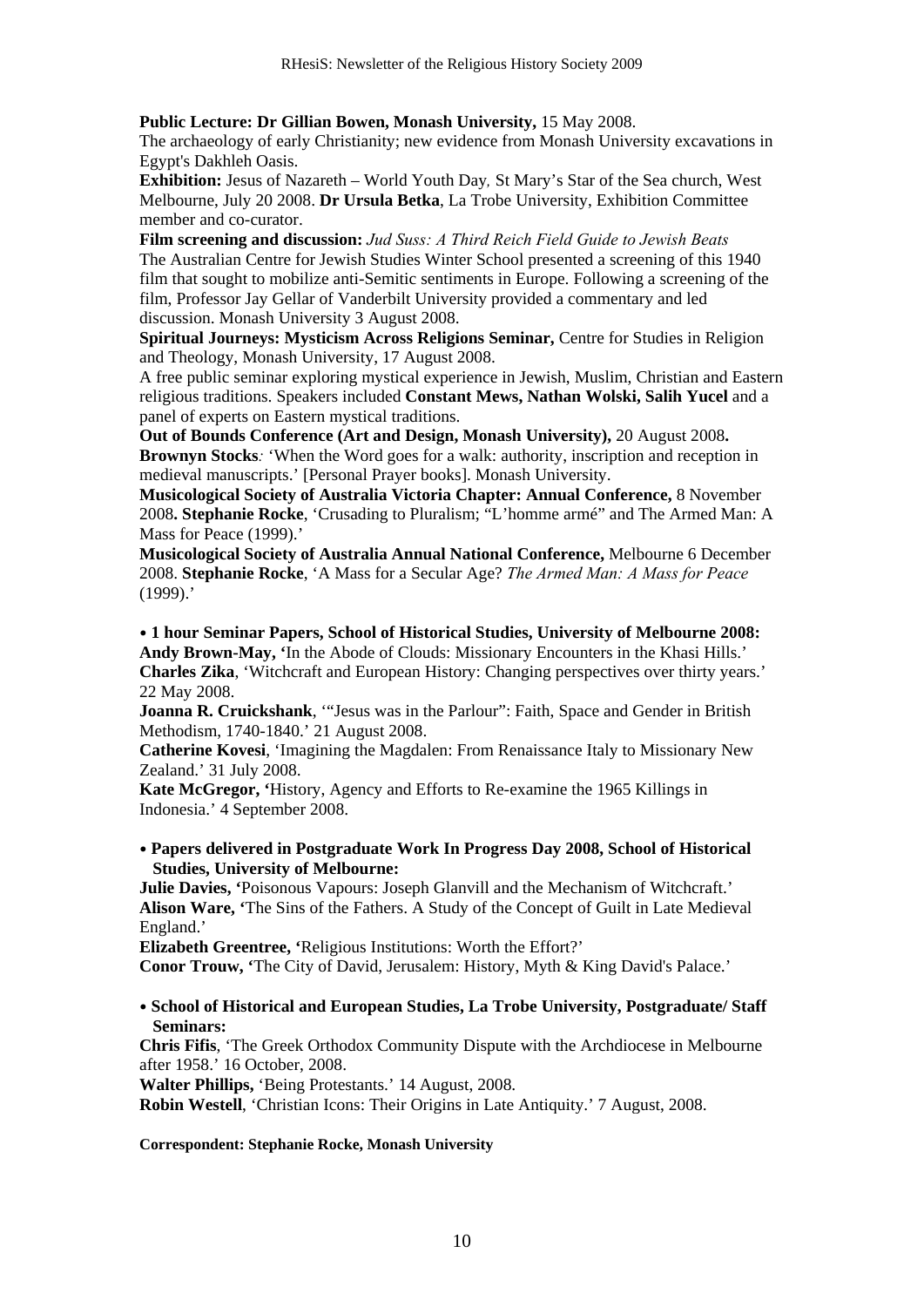# **Queensland**

# *►University of Queensland*

# **Publications**

- **Rick Strelan**, *Luke the Priest: The authority of the author of the Third Gospel* (London: Ashgate, 2008).
- **Philip Almond**, *The Witches of Warboys* (London: I.B.Tauris, 2008).
- **Michael Lattke**, 'Greek Words in the Syriac Text of the Apology of Aristides' in Malphono w-Rabo d-Malphone: *Studies in Honor of Sebastian P. Brock*, ed. by George A. Kiraz, (Piscataway, NJ: Gorgias Press, 2008), pp.383-403.

## **Seminars**

**Michael Lattke** also participated in the Seminar 'Christian Literature of the Late First Century and the Second Century' at the 63rd General Meeting of the Studiorum Novi Testamenti Societas, Lund, Sweden, July 29 - August 2, 2008.

## **Correspondent: Philip Almond, University of Queensland**

# *►Centre for Early Christian Studies, Australian Catholic University*  **Ongoing research projects**

- **Geoffrey Dunn**, ARC Research Fellow (2007-2011), *The Clash of Sacred and Secular Authority in the Letters of Pope Innocent I*.
- Poverty and Welfare in Late Antiquity, ARC Discovery Project (2006-8). Chief Investigators: Pauline Allen, Wendy Mayer and Bronwen Neil. Research Associates: Silke Sitler, Edward Morgan, Anna Silvas. Monograph forthcoming: *Preaching Poverty: Perceptions and Realities in Late Antiquity*.
- **Bronwen Neil,** Alexander von Humboldt Research Fellowship, University of Bonn, Germany, July 2008-January 2009, on *Leo the Great and poverty in fifth-century Rome* in conjunction with a Return-to-work Award (\$10 000) awarded by ACU for second semester 2008. Forthcoming publication: *Leo the Great*, The Early Church Fathers (Routledge, 2009?).

# **Collaborative research projects**

- The Korean project on *Poverty and Riches in the Later Roman Empire* has been funded by the Korean Government for two years (2008-) (\$100 000 p.a.).
- The Japanese team (Kazuhiko Demura, Miyako Demura, Shigeki Tsuchihashi, Satoshi Toda and Naoki Kamimura) have been awarded a grant of \$50,000 for two years by the Japan Society for the Promotion of Science (JSPS) and the Bilateral Joint Research Project between JSPS and the Australian Research Council (ARC) for their project *Joint Studies in the Perspectives on Poverty in an Era of Crisis: Testing Some Social Models of Early Christianity*. Pauline Allen met with the Japanese team in Tokyo for a work-in-progress report in June 2008.

## **Postgraduate completions**

**Ian Elmer,** *Paul, Jerusalem and the Judaisers: The Galatian Crisis in Its Broader Historical Context*, supervised by David Sim , James McLaren and Pauline Allen . Publication forthcoming, Mohr Siebeck, 2008.

## **Seminars**

- **Claudia Dobrinski** of the University of Paderborn, 17 January 2008: *The baptistery of the Arians in Ravenna*.
- **Professor David Runia,** Master of Queen's College, University of Melbourne, 6 March 2008: *Why Philo is an important figure in late Antiquity.*
- **Dr Ian Elmer,** Brisbane New Testament and Patristic Seminar, hosted by CECS, ACU McAuley, May 2008: '*I, Tertius:* Secretary or Co-Author of Romans', and published in *Australian Biblical Review* (vol 56, 2008: 45-60).

# **Workshops**

'Poverty in Late Antiquity' workshop with members of the Japanese team and one member of the Korean team (Monmo Su), ACU McAuley Campus, 30 September 2008. See Collaboration research projects, above.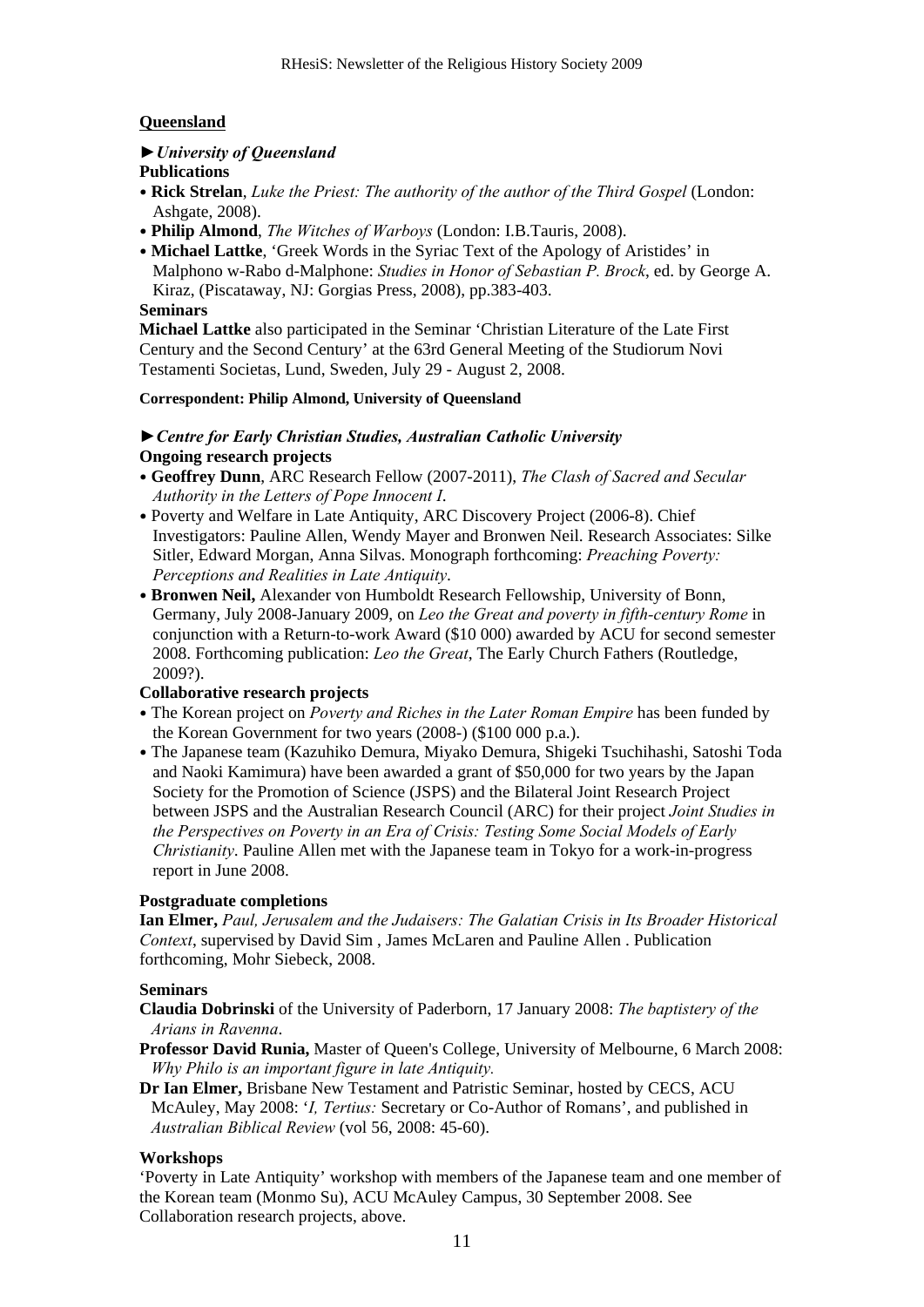#### **Conferences**

- *Prayer and Spirituality in the Early Church* V, ACU St Patricks, Melbourne, 9-12 January 2008. Theme: *Poverty and Riches*. Guest speakers: William Loader (Murdoch University, WA), Miyako Demura (Sendai, Japan), Samuel Rubenson (Lund University, Sweden). Moderators: Geoffrey Dunn and James McLaren. Proceedings forthcoming (2009).
- *Welcoming the Stranger in Late Antiquity and the Early Middle Ages*, keynote speakers: Wendy Mayer (Hon. Research Fellow, ACU); Anna Silvas (University of New England). Fifth annual Conference of the Australian Early Medieval Association, 1-3 October 2008, Brisbane. Hosted by CECS. Convenors: Bronwen Neil and Geoffrey Dunn. Selected papers forthcoming in *Journal of the Australian Early Medieval Association* (2009).

#### **Keynote papers and invited presentations**

- **Pauline Allen**, public lecture at Chuo University, Japan, *Challenges in Approaching Patristic Socio-ethical Texts from a Twenty-first Century Perspective*, June 2008.
- **Pauline Allen**, five-day workshop on *Poverty and the Economy in John Chrysostom, Jerome and Augustine* in the Department of Ancient Languages, University of Pretoria, Republic of South Africa, October 2008.
- **Wendy Mayer,** *Welcoming the Stranger in the Mediterranean East*, Welcoming the Stranger in Late Antiquity and the Early Middle Ages, keynote address, 1-3 October 2008.
- **Bronwen Neil**, *Gifts and Giving: Modelling Evergetism in the Fifth Century.* Keynote address, North American Patristics Association, Chicago, 22-24 May 2008.
- **Bronwen Neil**, *The Political Hagiography of Anastasius Bibliothecarius*. Centre for Hellenic Traditions seminar, Central European University, Budapest, 16 October 2008.

#### **Correspondent: Bronwen Neil, Australian Catholic University**

#### **South Australia**

## **Publications**

- **Josephine Laffin**, *Matthew Beovich: A Biography* (Kent Town, SA: Wakefield Press, 2008). Matthew Beovich was Roman Catholic archbishop of Adelaide from 1939 to 1971 and an influential figure in the wider church. He led the archdiocese through the Second World War, the post-war expansion of the Catholic community through immigration from Europe, the 'Movement' and the ALP split of 1954-55, the Second Vatican Council and the challenges of the late 1960s. This is an important episcopal biography that illuminates many areas of Australian Catholic life of the twentieth century.
- **D.J. Gleeson**, 'Hannah Buckley: South Australia's first Catholic social worker', *Journal of the Historical Society of South Australia*, no. 36 (2008), pp.91-100.
- **Robert Rice**, 'Robert William Spence, third archbishop of Adelaide and sixth occupant of the see: aspects of his theology and practice', *Australasian Catholic Record*, vol. 85, no. 3 (July 2008), pp.274-87.

#### **Successfully completed postgraduate degree**

**W.H. Edwards** completed a PhD at Flinders University with a thesis on 'Moravian Aboriginal Missions in Australia'.

#### **Other News**

#### **History of Anglicanism in Australia**

Until recently Anglicanism was the sleeping giant of Australian religious historiography. There was no substantial history of the national church and many areas of the church's life were unexplored. This is no longer the case. A general history, edited by Bruce Kaye and others, was published in 2002. The last two years have seen the publication of a number of major works relating to the history of Anglicanism in Australia and histories of several important parishes, written by professional historians.

These publications include:

Geoffrey L. Barnes, *ANZATS: The First 35 Years: The Story of the Australian and New Zealand Association of Theological Schools* (Macquarie Centre, NSW: Sydney College of Divinity Press, 2007). [Includes the Anglican theological colleges.]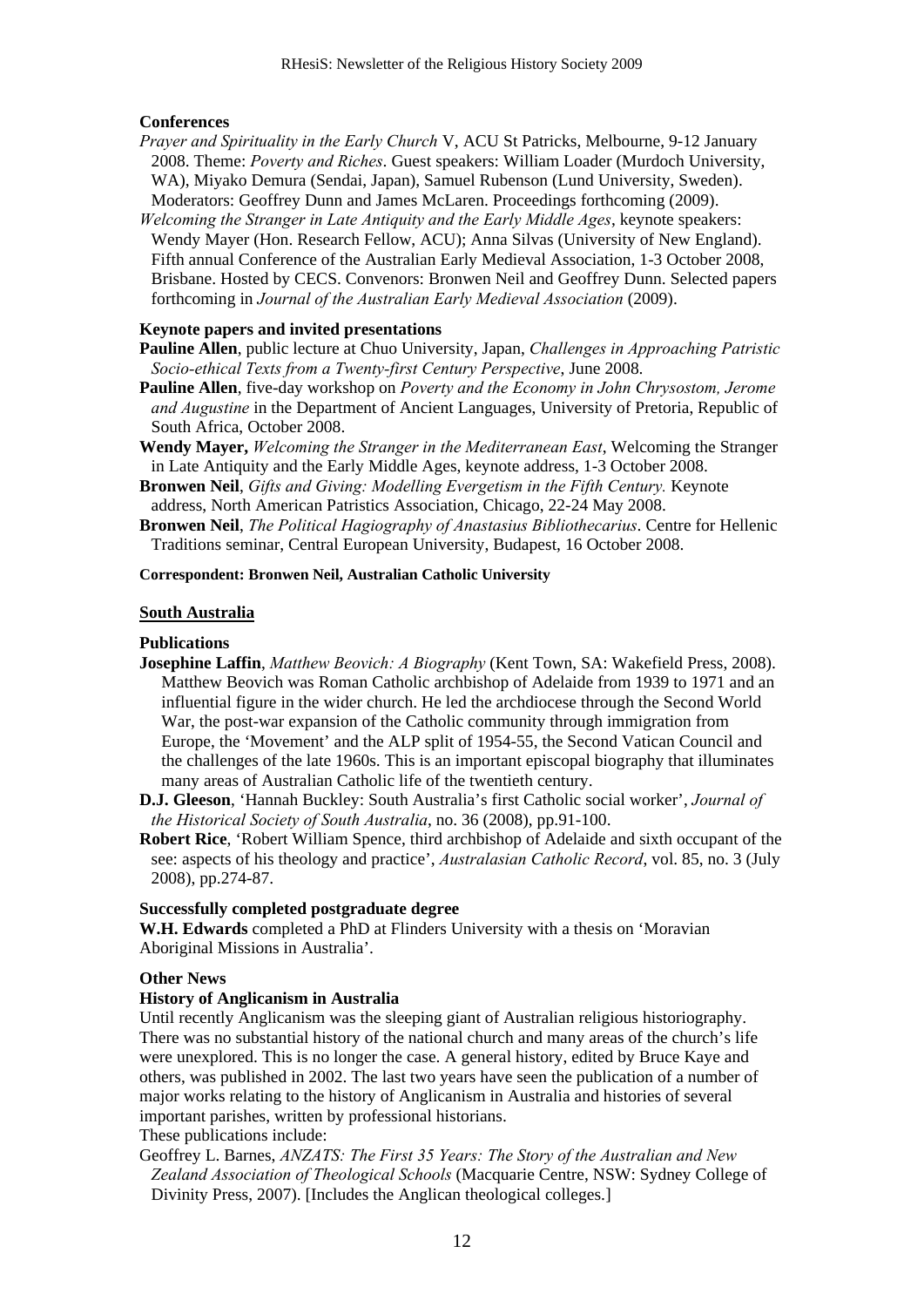- Marcia Cameron, *An Enigmatic Life: David Broughton Knox: Father of Contemporary Sydney Anglicanism* (Brusnwick East, Vic.: Acorn Press, 2006). [Knox was principal of Moore Theological College, Sydney, 1959-85.]
- T.W. Campbell, *Religious Communities of the Anglican Communion: Australia, New Zealand and the South Pacific* (Braddon, ACT: the author, 2007). [Obtainable from Box 5063, Braddon ACT 2612].
- Benjamin Edwards, *Wasps, Tykes and Ecumaniacs: Aspects of Australian Sectarianism, 1945-1981* (Brunswick East, Vic.: Acorn Press, 2008). [Includes material on Anglicanism.]
- Brian H. Fletcher, *The Place of Anglicanism in Australia: Church, Society and Nation* (Mulgrave, Vic.: Broughton Publishing, 2008).
- Tom Frame, *Anglicans in Australia* (Sydney: University of New South Wales Press, 2007). Jennifer Harrison (comp. and ed.), *The Brisbane Anglican Companion: A Dictionary of the*
- *Diocese of Brisbane, 1859-2009* (Brisbane: Corporation of the Synod of the Diocese of Brisbane, 2008). [Available from: Diocesan Registry, GPO Box 421, Brisbane, Qld 4001.]
- Colin Holden, *Saints, Sinners and Goalposts: A History of All Saints East St Kilda* (Melbourne: Australian Scholarly Publishing, 2008).
- Colin Holden and Richard Trembath, *Divine Discontent: The Brotherhood of St Laurence: A History* (Melbourne: Australian Scholarly Publishing, 2008).
- Bruce Kaye, *An Introduction to World Anglicanism* (Cambridge: Cambridge University Press, 2008). [Includes material on Australia.]
- Brian Kyme and Edward Doncaster, *The Wollaston Legacy* (Perth: John Septimus Roe Anglican Community School for the Institute of Anglican Studies, St George's Cathedral, 2007). [A history of Anglican theological education and ministry training in Western Australia.]
- Paul Nicholls, *Highs & Lows: The Anglican Parish of Christ Church Brunswick, 1855-2002* (Brunswick, Vic.: Christ Church Press, 2007).
- Brian Porter, *Frank Woods: Archbishop of Melbourne, 1957-77* (Parkville, Vic.: Trinity College, 2007).
- John Rickard, *An Assemblage of Decent Men and Women: A History of the Anglican Parish of St Mary's North Melbourne, 1853-2000* (North Melbourne: St Mary's Anglican Church, 2008).
- *D.W.B. Robinson: Selected Works*, ed. Peter G. Bolt and Mark D. Thompson, 3 vols (Camperdown, NSW: Australian Church Record, 2008). [Robinson was vice-principal of Moore Theological College, Sydney, 1959-72, archbishop of Sydney, 1982-93.]
- Pamela Welch, 'Constructing colonial Christianities: with particular reference to Anglicanism in Australia, ca 1850-1940', *Journal of Religious History*, vol. 32, no. 2 (June 2008), pp.234-55.

# **Conference on 'The Oxford Movement, Europe and the Wider World', Pusey House, Oxford, 15-18 September 2008**

This international conference, convened by Professor Nigel Yates of the University of Wales, Lampeter, was held to mark the  $175<sup>th</sup>$  anniversary of the beginning of the Oxford Movement in the Church of England. Some twenty papers were given by historians from Britain, Europe, the United States and Australia, exploring particular aspects of the Oxford Movement, European perceptions and reactions, and the influence of the Movement outside England. Three historians from Australia presented papers:

- **Austin Cooper** (Catholic Theological College, Melbourne): 'The Oxford Movement and the Australian Bishops'.
- **David Hilliard** (Flinders University), 'Anglo-Catholicism in Australia, c.1860-1960'.
- **Rowan Strong** (Murdoch University), 'The Oxford Movement and the British Empire: Manning, Newman and the 1841 Jerusalem Bishopric'.

It is expected that the conference papers will be published in 2009.

## **Correspondent: David Hilliard, Flinders University**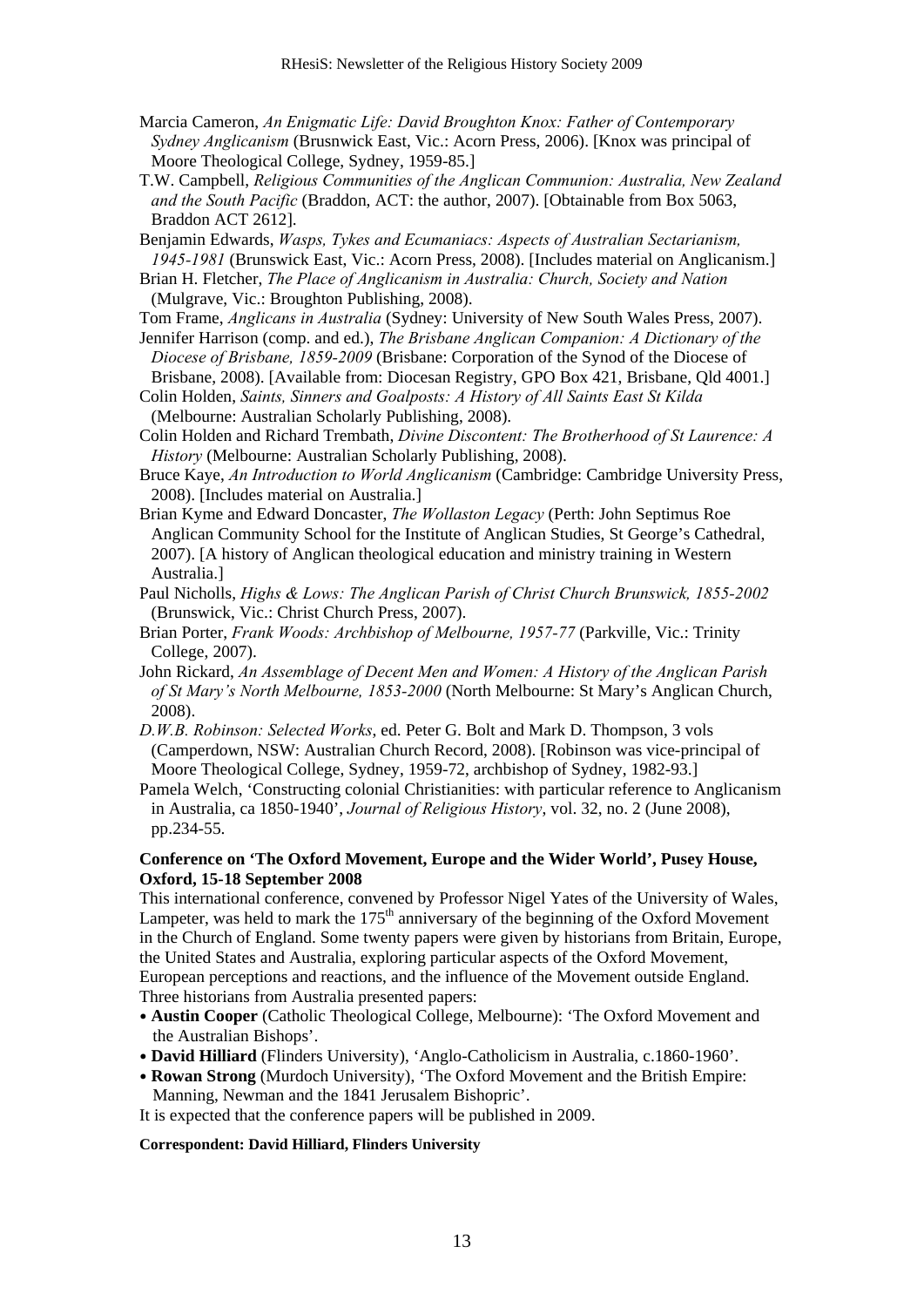## **New South Wales**

## *►University of New South Wales*

#### **Staff and student publications**

- **Patricia Curthoys** (with Susan Emilsen, Ben Skerman and William Emilsen) *Pride of Place: A History of the Pitt Street Congregational Church*, Melbourne: Circa, 2008.
- **Ben Edwards**, *Wasp, Tykes and Ecumaniacs: Aspects of Australian Sectarianism, 1945- 1981*, Melbourne: Acorn Press, 2008.
- **John Gascoigne**, 'Introduction: Religion and Empire, an historiographical perspective', *Journal of Religious History*, vol. 32, no. 2, June 2008.
- **Kama McLean**, *Power and Pilgrimage: the Kumbh Mela in Allahabad, 1765-2001*. New York: Oxford University Press, 2008.
- **Kama McLean**, 'Hybrid nationalist or Hindu nationalist? The life of Madan Mohan Malaviya' in Kate Brittlebank (ed.), *Tall Tales and True: India, Historiography and British Imperial Imaginings*, Melbourne: Monash Asia Institute, 2008.
- **Kama McLean**, 'Situating the Role of Religion in the Rebellion: the Case of the Prayagwals of Allahabad', in Crispin Bates (ed.), *Mutiny at the Margins*, Delhi: Sage, 2008 (forthcoming).
- **Kama McLean**, 'Teaching Hinduism through Visual Culture' *Studies in Asia, Curriculum Support Section, ACT Department of Education and Training*, Feb 22, 2008.
- **Geoffrey Nathan**, 'Remapping the Landscape: Early Christianity and the Graeco-Roman World. A Review Article', *Journal of Religious History*, vol. 32, no. 3, Sept. 2008, pp. 361- 370.
- **Anne O'Brien**, 'Missionary masculinities, the homoerotic gaze and the politics of race: Gilbert White in Northern Australia, c 1885-1915', *Gender and History,* vol. 20, no. 1, April 2008, pp 68-85.
- **Anne O'Brien**, 'Creating the Aboriginal Pauper: Missionary ideas in early 19th century Australia', *Social Sciences and Missions*, 21, 2008, pp 6-30.
- **Anne O'Brien**, 'Kitchen Fragments and Garden Stuff: poor law discourse and Indigenous People in early colonial New South Wales', *Australian Historical Studies*, vol. 39, no. 2, 2008.
- **Anne O'Brien**, '"All creatures of the Living God": Religion and leprosy in turn of the century Queensland', *History Australia*, vol. 5, no. 2, August 2008, 40.1-40.16.
- **Anne O'Brien**, 'Saving the Empty North: Religion and Empire in Australia' in Hilary Carey (ed.) *Empires of Religion*. Basingstoke: Palgrave MacMillan, 2008.

**Mina Roces**, 'The Filipino Catholic Nun as Transnational Feminist', *Women's History Review*, vol. 17, no. 1, February 2008, pp. 57-78.

#### **Conference papers**

**David Cahill,** 'The Crisis of Ecclesiastical Privilege in Spain and Spanish America: The Question of Insurgent Clergy 1780-1815', Church and State in Old and New Worlds Workshop, University of Newcastle, December 2008.

**Anne O'Brien,** 'Landed on the borders of hell: poverty, place and perdition in colonial Australia', Australian Historical Association Conference, Melbourne, June 2008. **Peter Ross,** 'The Beatification of Ceferino Namuncurá and the Struggles for Control of Popular Indigenous Religion in South America', AILASA 2008 Conference The Popular in Spain, Portugal and Latin America, Monash University.

#### **Grants and contracts**

**Nick Doumanis** has a contract with Oxford University Press (UK) to write a book on everyday Christian-Muslim relations in the late Ottoman Empire. He expects to finish the book by the end of 2009.

**David Cahill** holds an ARC Discovery Grant Scheme for 2007-09 for the project, 'Religion and Political Transformation: A Transnational Study of South American Independence, 1750- 1840'.

**Anne O'Brien** holds an ARC Discovery Grant for 2007-9 for a project on 'Religion, welfare and problem populations in Australia, 1788-2009'.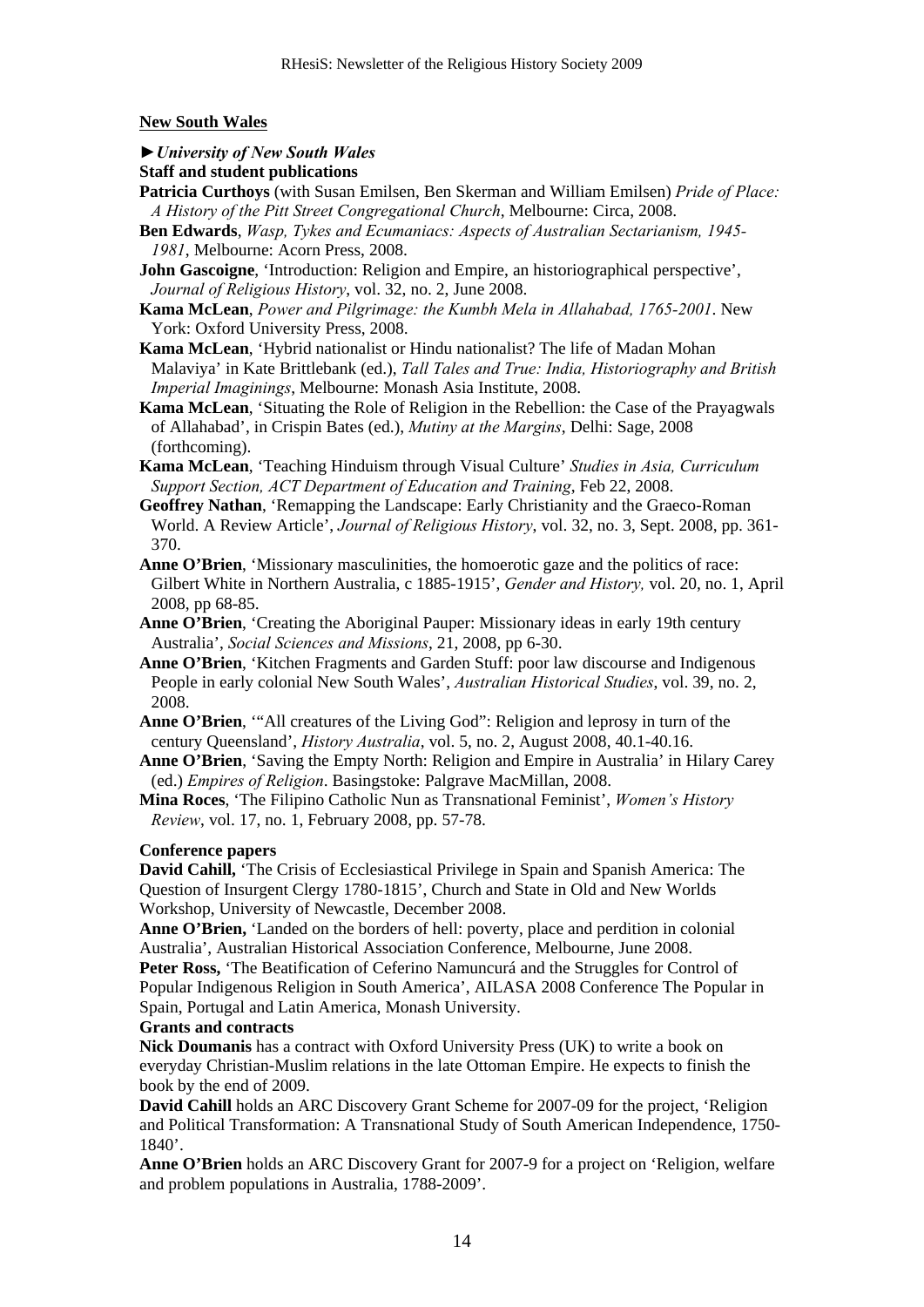# **Teaching**

**Kama McLean's** 'Religion in World History' continues to attract large numbers of students. Religion takes a central role in a number of courses including:

- **Mina Roces and Jean Taylor:** Women in Southeast Asian Societies; and
- **Helene Bowen Raddeker:** Women, Gender and World History.

#### **Correspondent: Anne O'Brien, University of NSW**

## *►University of Sydney*

## **News from the Studies in Religion Department**

The Studies in Religion department at the University of Sydney welcomed Dr Paul Fuller, who joined the department in March 2008 from Webster University in Thailand, where he had been teaching in the Buddhist Studies Program since 2004. Paul is originally from England, and graduated with a PhD from Bristol University in 2003. Prior to that he completed a Master of Arts (Buddhist Studies) at Bristol and a Master of Arts (Religious Studies) at Edinburgh. Paul's role at the University of Sydney will be to build up undergraduate numbers in Buddhist Studies and make a contribution to the Master of Buddhist Studies program that Studies in Religion and Indian Subcontinental Studies jointly convene.

## **Grants and awards**

Iain Gardner was successful in receiving an ARC Discovery Grant (\$360,000 over four years): 'The digital restoration of the Dublin Kephalaia codex and its importance for the history of religions' which is held with Jason BeDuhn and Paul Dilley. This is a project at the forefront of the emerging use of digital technology to render legible manuscripts long regarded as unreadable. The unique fourth century codex, now housed at the Chester Beatty Library in Dublin Castle, has been known of since 1929. The latest developments in image enhancement, especially the pseudocolour technique, offer the first chance for an international team led from the University of Sydney to read and publish the text. Its contents record discussions about religion, human nature and the natural world held by sages from East and West at the court of the Persian king; and illuminate the dynamic cultural interchange between India and the Mediterranean world that characterised late antiquity. During 2008, the department also congratulated Carole Cusack who was promoted to

Associate Professor, and doctoral candidate Alex Norman, who has received an Excellence in Tutoring Award.

## **Postgraduate and honours completions**

The following research postgraduate students graduated on Friday May 9 2008: **Paris Mawby** (PhD), thesis 'The Good Man's Croft: A Exploration of Pragmatist Sympathies

Between William Clifford and William James'.

**Lauren Bernauer** (MPhil), thesis 'Age of Mythology: The Perils of Representing Pagan Gods in Popular Culture'.

**Vanessa Crosby** (MPhil), thesis 'Illuminating Sacred Space: Jewish and Christian Illuminated Manuscripts from Medieval Spain'.

**Renee Lockwood** (Honours Class 1), thesis 'The Subjective Turn: Werner Erhard, EST and Landmark Education'.

**Allan Sun** (Honours Class 1), thesis 'Myth and Culture: Explorations in Expression and Reciprocity'.

## **Staff and Student Publications**

**Katharine Buljan and Christopher Hartney**, 'Ken Unsworth' (peer reviewed) in *Dictionary of Australian Artists Online*, 2008. http://www.daao.org.au/main/read/7161.

**Carole M. Cusack**, 'Konkokyo (Golden Light Teachings) and Modernity: A Test of the Faivre-Hanegraaff Six-Point Typology of Western Esotericism', *Australian Religion Studies Review*, vol. 20, no. 3, December 2007, 317-333.

**Carole M. Cusack and Justine Digance**, 'Shopping for a Self: Pilgrimage, Identity-Formation and Retail Therapy,' Chapter 11 in Graham St John (ed.), *Victor Turner and Cultural Performance*, Berghahn, 2008, pp. 227-241.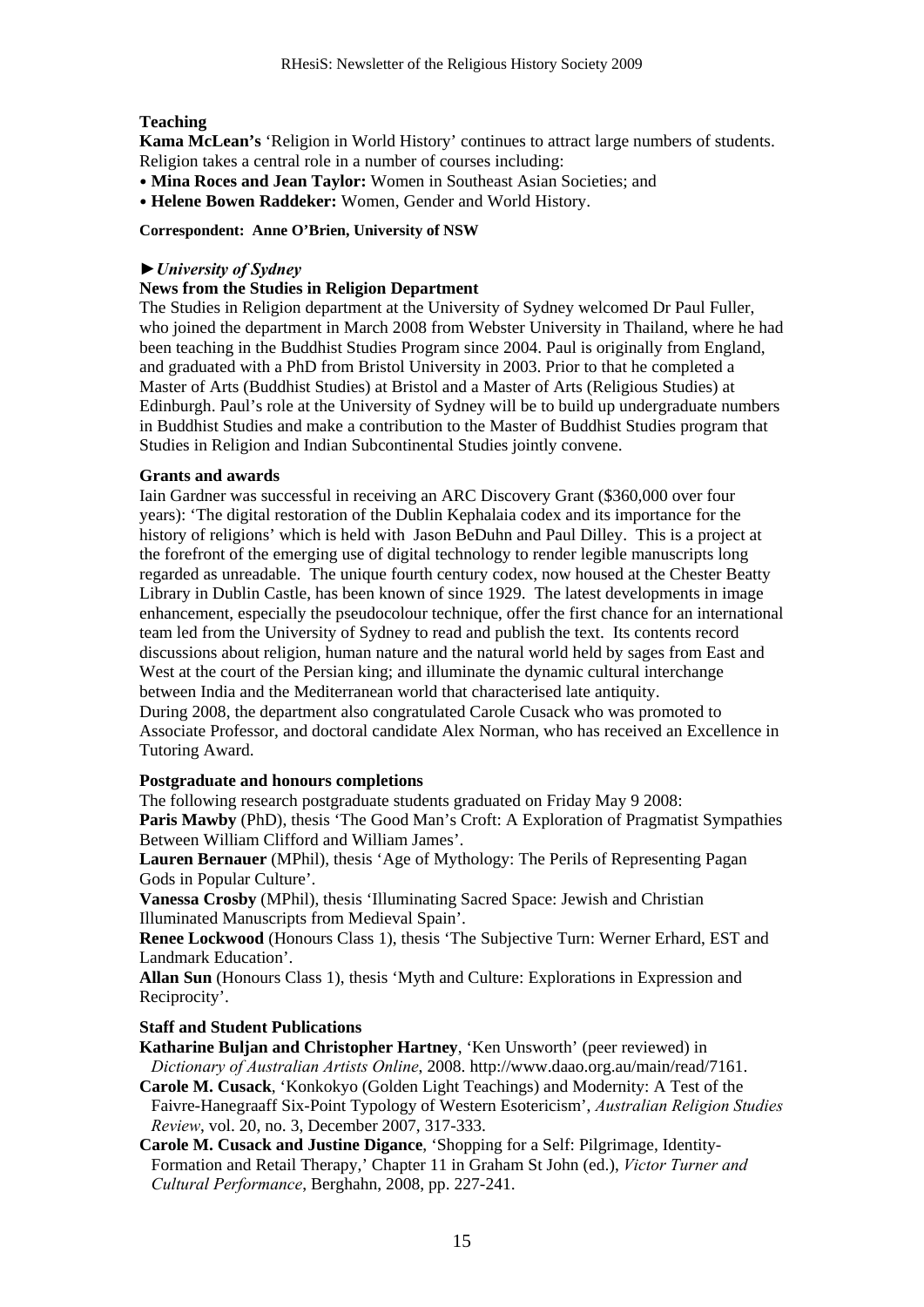- **Carole M. Cusack**, 'Introduction', in John R. C. Martyn (ed. and trans.), *King Sisebut and the Culture of Visigothic Spain*, Lewiston, Edwin Mellen Press, 2008, pp. i-ii.
- **Carole M. Cusack and Jason Prior**, 'Ritual, Liminality and Transformation: Secular Spirituality in Sydney's Gay Bathhouses,' *Australian Geographer*, vol. 39, no. 3, 2008, pp. 71-81.
- **Paul Fuller and David Webster**, 'A View from the Crossroads: A Dialogue', *Buddhist Studies Review*, vol. 25, no. 1 (2008), pp. 106-112.
- **Jay Johnston**, *Angels of Desire: Esoteric Bodies, Aesthetics and Ethics*. London: Equinox (Gnostica Series), 2008.
- **Christopher Hartney**, 'Spiritism and Charisma: Caodaism from its Infancy', *Australian Religion Studies Review*, vol. 20, no. 3, December 2007, 334-356.

#### **Correspondent: Carole M. Cusack, University of Sydney**

## *►University of Newcastle*

Much activity in religious history during 2008 at the University of Newcastle took place under the umbrella of GRIT (Research Group for Religious and Intellectual Traditions). The group is part of the School of Humanities and Social Sciences, Faculty of Education and Arts and is involved in collaborative work focusing on the cultural and historical study of religion and other intellectual traditions. The following is a summary of GRIT and GRIT–member activities in religious history during 2008.

#### **GRIT workshops in religious history 2008:**

**11-13 December** Church and State in Old and New Worlds (hosted in conjunction with the Religious History Society; see page 2 for details).

#### **GRIT seminars 2008:**

**12 August** 'Figuring the Gods in Ancient Greece: relations of anthropomorphism and 'aniconism'' Professor F. Lissarrague, 2008 AAIA Visiting Professor, Director, Louis Gernet Centre for the Comparative Study of Religion.

**15 August** Professor Harold Tarrant (University of Newcastle): 'The Derveni Papyrus: Religion and Cosmology in the Earliest Greek Papyrus'.

**30 September** Dr Troy Duncan (University of Newcastle): Public Lecture to commemorate the 50th anniversary of the departure from Newcastle of Bishop Francis de Witt Batty (1879- 1961), seventh Anglican Bishop of Newcastle and a figure of great significance within the Australian Anglican Church during the mid 20th Century. He was a leading campaigner for an autonomous university in Newcastle during the 1940s and 1950s. Dr Duncan is currently writing Batty's biography, which he plans to complete in 2009. A video of the lecture can be viewed on youtube: http://au.youtube.com/watch?v=dD1LML7Xytk&feature=related

**23 October** Professor Terry Lovat and Dr Inna Semetsky (University of Newcastle): 'Practical Mysticism and Deleuze's Ontology of the Virtual'.

**20 November** guest seminar presented by Dr Gunner Mikkelsen (Macquarie University): 'Manichaeism meets Buddhism: Manichaean missionary techniques in Central Asia and China'.

#### **Publications**

#### **Books - 2008 & Forthcoming**

Carey, Hilary Mary (ed.) *Empires of Religion*. London: Palgrave, 2008.

#### **Articles & Book Chapters – 2007/8 & Forthcoming**

Carey, Hilary Mary, 'The Vanished Kingdoms of Patrick O'Farrell: Religion, Memory and Migration in Religious History.' *Journal of Religious History* 31, no. 1 (2007): 40-58. Carey, Hilary Mary, 'Introduction: Remembering the Religious History of A.E. Cahill (1933- 2004) and Patrick O'Farrell (1933-2003).' *Journal of Religious History* 31.1 (2007): 1-17. Carey, Hilary Mary. 'Religion and Identity.' In: *Australia's Empire. Oxford Companion to the British Empire*, edited by Deryck M. Schreuder and Stuart Ward, 186-210. Oxford: Oxford University Press, 2008, pp. 186-210.

Carey, Hilary Mary. 'Religion.' In: *Cambridge Dictionary of Australian Religion*, ed. James Jupp. Cambridge: Cambridge University Press, forthcoming.

Carey, Hilary Mary. 'Religion.' *Sydney Journal*, December 2007.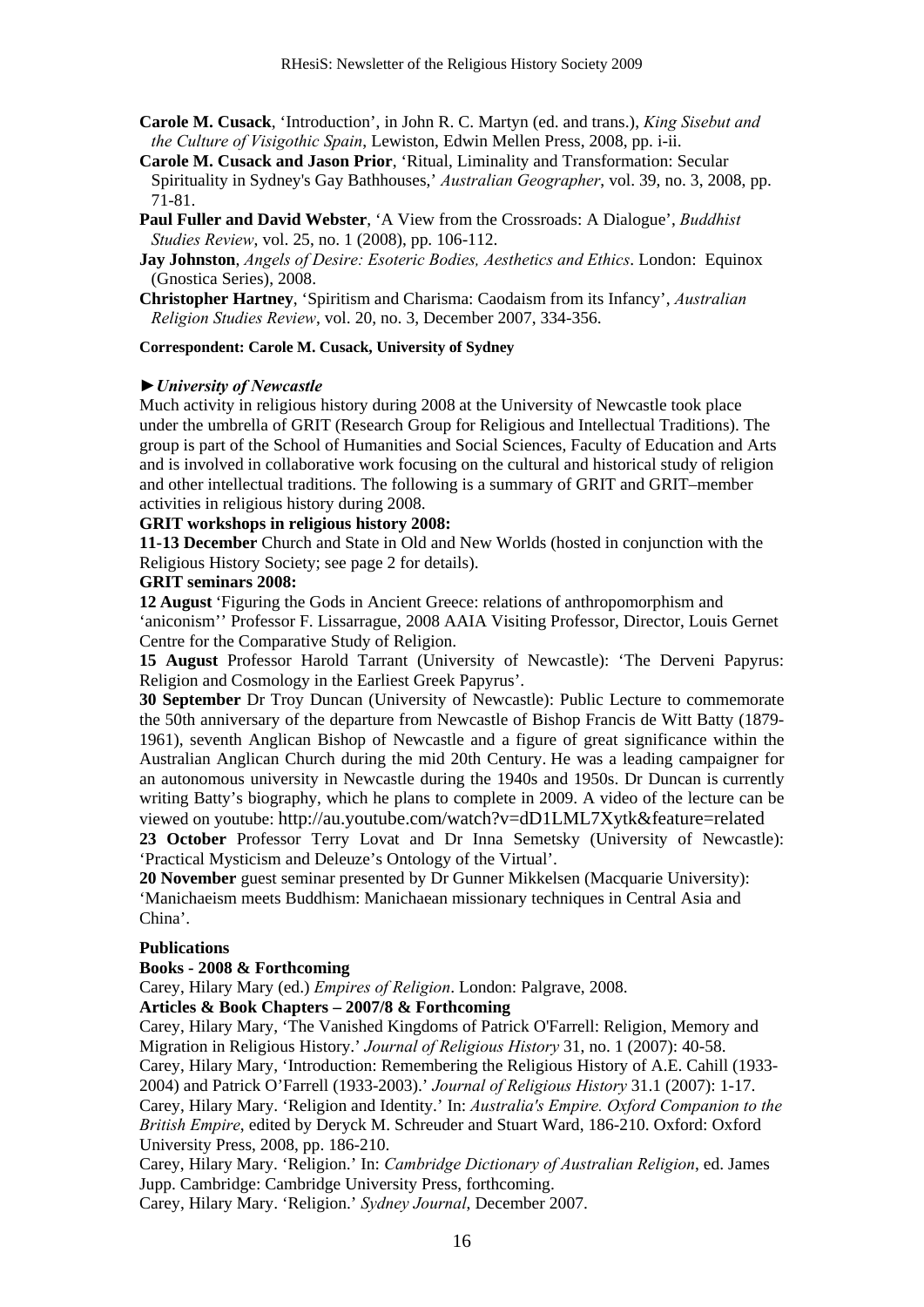Carey, Hilary Mary. 'Religion and Evil Empire.' *Journal of Religious History,* March 2008 (Vol. 32 Special Issue: Religion and Empire, Edited by John Gascoigne).

Lovat, T. and Samarayi, I. 'Restoring justice to Islam: An historical, theological and artistic exploration.' In M. S. Becker & J. N. Schneider (Eds.), *Human rights issues in the twenty-first century*. (pp 27-72.) New York: Nova Science Publishers. (2008).

Roberts, David A. and Carey, Hilary Mary. 'Beong! Beong! (more! more!)': John Harper and the Wesleyan Mission to the Australian Aborigines. *Journal of Colonialism and Colonial History*, forthcoming.

## **Current theses under supervision**

- MA (Atkinson): The Scottish Society for the Propagation of Christian Knowledge.
- MPhil (History) (Watts): The Life and Work of Reverend James Robert Beattie Love (1889–1947): transforming, and being transformed by, cross-cultural and crosslanguage relationships.
- M Philosophy (Classics) (Dawe): The Question of Jewish Identity in the  $1<sup>st</sup>$  Century.
- M Philosophy (Humanities) (Evans): Bewitched! Rediscovering the Secret History of Ritual, Magic and Witchcraft in Old Australian Houses and Buildings.

#### **Theses submitted**

• PhD (History) (Potts): Religion and Society in Early Modern England.

#### **Correspondent: Wendy Alexander, University of Newcastle**

#### *►Macquarie University*

#### **1. Ancient History Department, Macquarie University**

#### *Publications*

Two collections of the writings of Edwin Judge were published in 2008:

- **James R. Harrison**, (ed.), E. A. Judge, *The First Christians in the Roman World: Augustan and New Testament Essays* (Tübingen: Mohr Siebeck, 2008).
- **David M. Scholer**, (ed.), *Social Distinctives of the Christians in the First Century: Pivotal Essays by E. A. Judge* (Peabody, Mass.: Hendrickson, 2008).

There also appeared in 2008, E. A. Judge's entry 'Kultgemeinde', in *Reallexikon für Antike und Christentum* (ed. G. Schöllingen; vol 22, Stuttgart: Anton Hiersemann).

#### **Publications by other members of the Department include:**

**Peter Edwell**, *Between Rome and Persia: The Middle Euphrates, Mesopotamia and Palmyra under Roman Control* (Routledge, 2008).

**Paul McKechnie** and **Philippe Guillaume** (eds), *Ptolemy II Philadelphus and his World* (Leiden: Brill, 2008).

This edited book includes the following chapters on subjects in religious history:

Martin Bernal, 'Egyptians in the Hellenic Woodpile: Were Hekataios of Abdera and Diodoros Sikeliotes Right to See Egypt in the Origins of Greece?' (pp.119-134), discussing priestly families at Eleusis.

- Amos Kloner, 'Maresha in the Reign of Ptolemy II Philadelphus' (pp.171-182), dealing with Edomite religion and Greek influence in the third century BC at Maresha.
- Johann Cook, 'Ptolemy Philadelphus and Jewish Writings: Aristobulus and Pseudo-Aristeas as Examples of Alexandrian Jewish Approaches' (pp.193-206).
- William R.G. Loader, 'Sexuality and Ptolemy's Greek Bible: Genesis 1-3 in Translation: "... Things which they Altered for King Ptolemy" (Genesis Rabbah 8.11)' (pp.207-232).
- Paul McKechnie, 'Ptolemy Philadelphus: a New Moses' (pp.233-246). Philippe Guillaume, 'Philadelphus' Alexandria as Cradle of Biblical Historiography'
- (pp.247-256).
- Elaine Wainwright, 'Gendering Healing both Human and Divine: the Case of Sirach 38.1- 15' (pp.257-274).
- Joachim Friedrich Quack, 'Innovations in Ancient Garb? Hieroglyphic Texts from the Time of Ptolemy Philadelphus' (pp.275-290), discussing the Mendes stela, the Pithom stela, and priestly synods.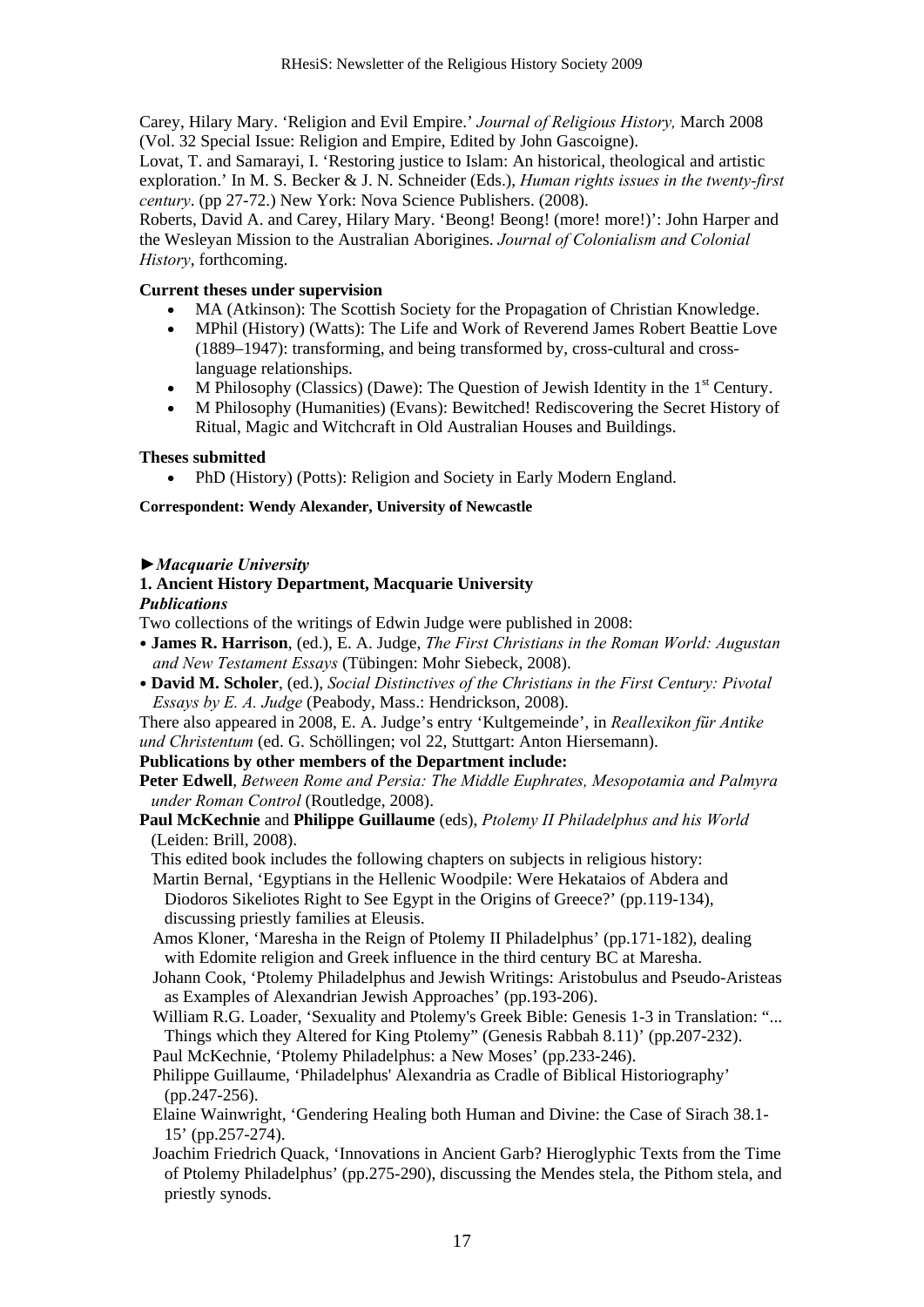- Steve Vinson, 'Through a Woman's Eyes, and in a Woman's Voice: Ihweret as Focalizor in the *First Tale of Setne Khaemwas*' (pp.303-352), dealing with correspondences between the fictional heroine Ihweret and Isis.
- Stefan Pfeiffer, 'The God Serapis, his Cult and the Beginnings of Ruler Cult in Ptolemaic Egypt' (pp.387-408).
- Paul McKechnie, 'Apollonia: an early testimony for Christianity in Anatolia' forthcoming in *Epigraphica Anatolica.*
- **Paul McKechnie**, 'Business and Wealth in the *Shepherd*' forthcoming in *Classicum.*

**K. Parry** (ed.), *Art, Architecture and Religion along the Silk Road*, Silk Road Studies XII (Turnhout: Brepols 2008) 340pp.

Articles in this book by Macquarie authors include:

**Peter Edwell**, 'Palmyrene Art, Architecture and Religion on the Euphrates', op. cit. 223- 246.

**Sam Lieu**, 'Manichaean Art and Architecture along the Silk Road', op. cit. 79-102. **Ken Parry**, 'The Buddha as Colossus', op. cit.179-98.

**S. Lieu**, 'Manichaeism', S.A. Harvey and D.G. Hunter (eds.) *The Oxford Handbook of Christian Studies* (Oxford, 2008) 221-236.

#### *Seminars, workshops, conferences*

1. Hermas *Shepherd* seminar series at Macquarie University in Semester 1.

2. *Life of Abercius* workshop at Macquarie in Semester 2.

3. 'Decoding the Canon', annual conference of the Society for the Study of Early Christianity (SSEC) was held on 10 May 2008. There were 13 papers and four international speakers. One paper, John Dixon, 'The Nouveau Atheists on the Historical Jesus', was published in the Society's *Newsletter,* 61, June 2008, 3-7.

4. The 2009 SSEC conference (9 May) will be on 'The Paradox of Paul'. Distinguished international speakers include Professor Judith Lieu, Lady Margaret's Professor of Divinity, Cambridge University and Professor Beverley Gaventa, Helen Manson Professor of New Testament Interpretation and Exegesis at Princeton Theological Seminary.

# **2. Centre for the History of Christian Thought and Experience (CTE), Macquarie University (Associate Professor Stuart Piggin, Director)**

CTE is a research centre of the Department of Ancient History. Its purpose is to conduct research into the origins and continuity of the Christian tradition and to foster research into Australian Christianity in the light of its background from ancient to modern times.

# *Postgraduate students*

#### *Research into the Christian tradition*

Postgraduate students in 2008 were working on the following thesis topics: 'The Heart in the Trinitarian Theology and Experience of Augustine of Hippo and Jonathan Edwards' (PhD, completed and passed); The interface of Reformed Epistemology with evangelical theology; Homiletics in Chrysostom and Calvin; Holiness in Christian History; Experience and Action: Philo, Jesus and the School of Moreno.

## *Research into Modern and Australasian Christianity*

Postgraduate students in 2008 were working on the following thesis topics: Politics in the Diocese of Sydney; Sydney University Evangelical Union; The Healing Ministry at St Andrew's Cathedral, Sydney; Prophetism in 19<sup>th</sup> C America; From Clapham to Bloomsbury: The Decline of an Evangelical Dynasty; Melbourne Evangelicalism 1875-1914; The Sermons of Samuel Marsden; Strategies for Christian Ministry in Rural Australia; Developing a Museum on Australia's Christian Heritage;Life & Work of Archbishop Campbell West-Watson. A thesis in revivals in Australian history was awarded the MA in 2007.

#### *Publications by staff and students associated with CTE*

**Stuart Piggin**, 'Evangelical Christianity in Australia', *Encyclopedia of Australian Religions*  (CUP forthcoming).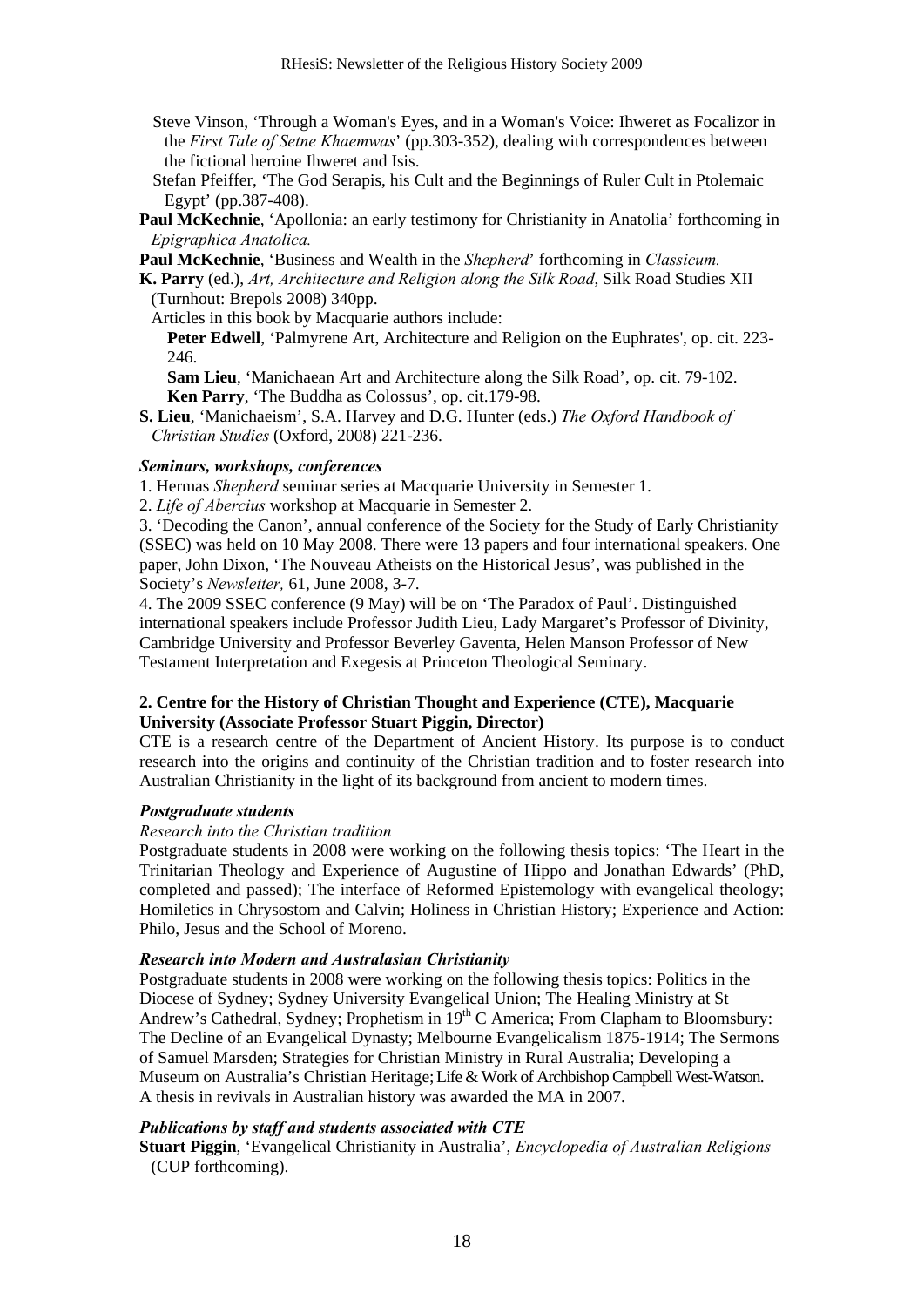- **Stuart Piggin with Peter Lineham**, 'Christianity in Australia and Oceania c1800 2000', in *Blackwell Companion to World Christianity*, Edited by Lamin Sanneh and Michael J. McClymond (Blackwells, forthcoming).
- **Paul Egan**, *Serving the Cross: St John's Darlinghurst, a short history* (Darlinghurst, St John's, 2008, 2nd edition).
- In the last three years **Robert Evans** has published privately three books on the History of Evangelism and Revivals in Australia between 1880 and 1914. These were: *Evangelism and Revivals in Australia. 1880 – 1914* (Hazelbrook, NSW: published by the Author, 2005).
	- *Emilia Baeyertz Evangelist. Her Career in Australia and Great Britain* (Hazelbrook, NSW: published by the Author, 2007).
	- *Thomas Cook Evangelist British Evangelist in Australia and New Zealand, 1894 and 1895.* (Hazelbrook, NSW: published by the Author, 2007).

He is now projecting volumes four and five in the series. The fourth volume is a basic biography of Matthew Burnett, who was arguably the greatest Australian Evangelist and Temperance Advocate before 1914. The fifth volume will be a book of selected contemporary newspaper documents about Burnett's Australian and New Zealand work up to 1890.

#### *Seminars and forums*

CTE's seminar series in 2008 included an address from Professor Robert Jewett, 'Has American Religion Become a Threat to the World?' and one from Professor Edwin Judge: 'Who needed a third race and why?'

The Director of CTE attended conferences on the new National History Curriculum and the Global Foundation Roundtable.

A second forum in Parliament House, Canberra, on Australia's Christian Heritage is in planning for 7 and 8 September 2009.

#### **3. Modern History Department, Macquarie University**

Bridget Griffen-Foley (Modern History, Macquarie University): 'Radio ministries: Religion on Australian commercial radio from the 1920s to the 1960s', *Journal of Religious History*, vol. 32, no. 1, March 2008, pp. 31-54.

#### **Correspondent: Stuart Piggin, Macquarie University**

#### **Tasmania**

## **Publications other than by members of the School of History and Classics, University of Tasmania**

**Adkins, Keith**, 'Scottish Enlightenment Ideals in Colonial Tasmania', *Tasmanian Historical Studies,* vol. 11, 2006.

Core theme is that church, library and schoolhouse in some parts of rural Tasmania reflected Scottish enlightenment ideas in a visual and symbolic manner, in a way which accords with Gascoigne's interpretation of these in *The Enlightenment and the Origins of European Australia.* 

#### **Apex Clubs of Tasmania***, St Paul's Church: Erected 1861 — Demolished 1975,* Tasmania, 2007(?)

A curious publication, but of a kind which may appear more often. This brief booklet, offering short notes on the history of this long non-existent church, had its genesis in a fundraising appeal by the Apex Clubs of Northern Tasmania aiming to raise funds for a nondenominational chapel for use by residents of the Ainslie Geriatric Hospital at Low Head. St. Paul's had been nearby. A Geertzian 'thick description' of this aspect of the fund-raising campaign might be of interest, but that is not offered here.

**Brown, George, and others**, *The Penitentiary Chapel: Historical Site, Hobart: intersection of Brisbane and Campbell Streets, Hobart, Tasmania, Australia,* National Trust of Australia (Tasmania), Hobart, 2007, 42 pp.

The history of a well restored and finely illustrated set of buildings is carefully researched. **Bouchard, Marjorie,** *A Celebration of Faith and Commitment. Star of the Sea 1864, Church of Mary, 27 September 1931,* Tasmania, 2007, 16 pp.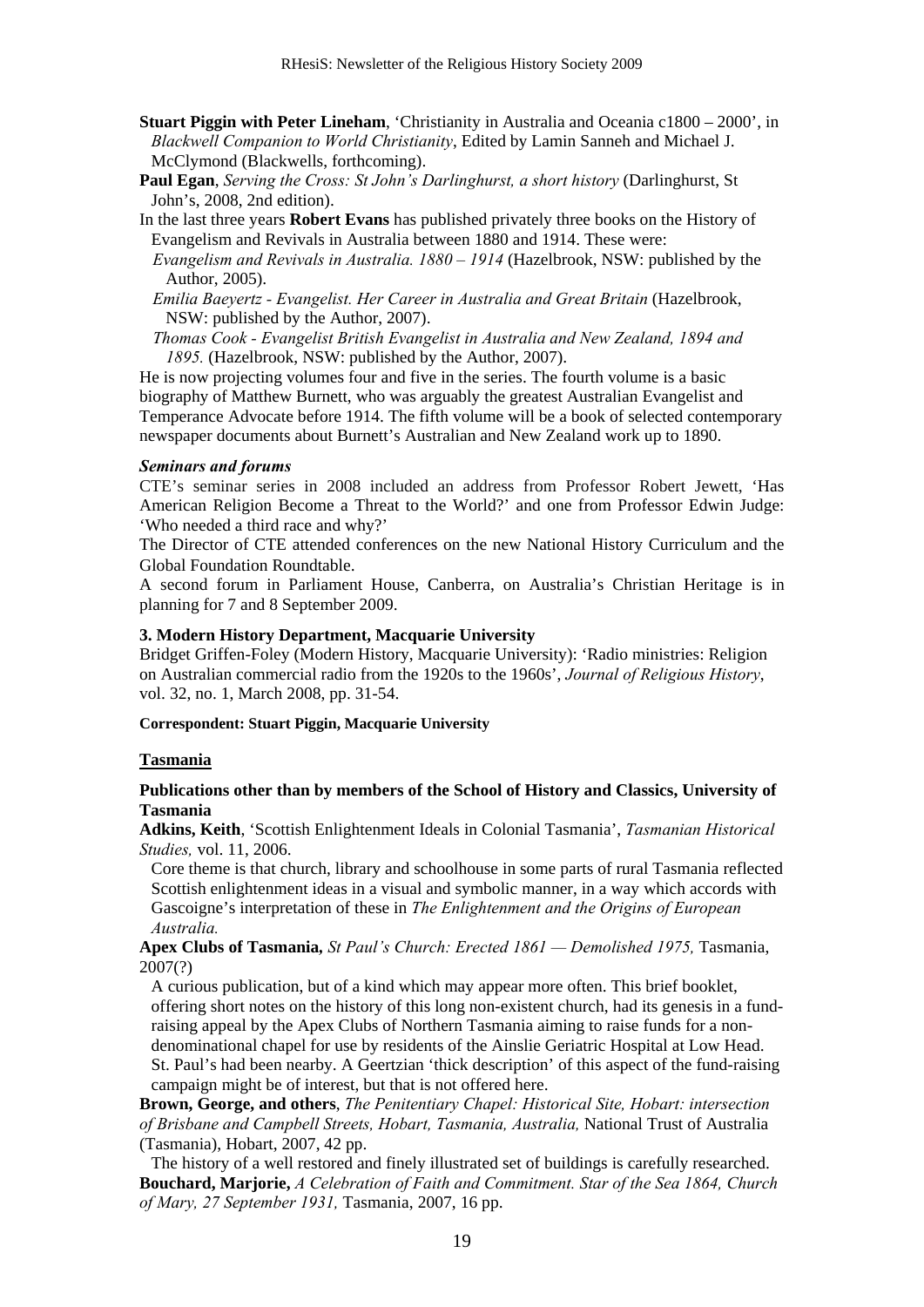The title does not carry meaning well, but in substance this is a lively and thoughtfully arranged chronicle of aspects of the history of the Star of the Sea Roman Catholic church in Swansea on the east coast of Tasmania.

**Cannell, Josephine,** *To the Beckoning Shore, Urged On By the Love of Christ*, Hobart(?), 2007, 114 pp.

Written to commemorate the  $160<sup>th</sup>$  anniversary of the arrival of the Sisters of Charity in Australia. This study is well described by the historian Terry Southerwood, in the Foreword, as an enjoyable 'chronicle of advances, as well as setbacks, in the apostolate and ministry since 1838 of the Sisters.' This is often praise and blame history, yet with a serious attempt to allocate these fairly. Index is adequate, but notes on sources, which sometimes can be guessed but often not, would have helped future researchers.

**Crocker, Dorothy,** *Dover Community Church: Celebrating 130 years, 1877-2007,* Dover, 2007, 44 pp.

Formerly the Dover Congregational Church. Well researched and illustrated. A serious effort is made to trace aspects of early tensions in the locality relating to Congregationalists, and missioners of the Brethren and Disciples of Christ (now Churches of Christ). Good on relevant names through the years. Important membership lists, and reports of congregational meetings have since come into the author's hands, and an enhanced version of this study can be looked forward to.

**Fox, Noela M,** *An Acorn Grows Among the Gums: The Presentation Sisters in Tasmania, 1866-2006,* Hobart, 2006, 194 pp.

This careful study begins helpfully with a glossary of the Order's institutional and liturgical vocabulary, which it then seeks seriously to integrate with the occasionally ripping yarn it has to offer. Recounted with conceptual verve is discreet yet consistently resilient toughness by the sisters in the face of occasional efforts by the Tasmanian secular hierarchy to diminish the Order's relative constitutional autonomy, as an Order, and hamper realization of their distinctive high-cultural educational mission.

**Rigney, Victoria,** *Many Doorways, One Journey: St. Anne's Homes Inc.* Hobart 2007(?) 34pp. This is an aged persons' home, Protestant in ambience. Begun in 1919 with Quaker links, it was purchased by the Baptist Church in 1946. Since the Aged Persons' Act of 1954 (Commonwealth) it has flourished with increasing government assistance. This enthusiastic chronicle reflects, but does not notice as such, that the history of the home reflects significant patterns of change in the relations between religion and the State in Australia. Some of the material supplied would be of interest to historians interested in such changes.

**Transition Team of the Anglican Parish of Northern Midlands,** *The Anglican Parish of Northern Midlands: a Short Chronicle,* Tasmania, 2007, 28 pp.

Many groups of Tasmanian Anglican parishes, faced with diminishing attendance, have been slimming down to a structure in which ecclesiastical resources are more efficiently deployed. Northern Midlands was five parishes, none perceived to be separately viable. The 'chronicle', in its own terms, looks back in order to look forward. To this end, charming line illustrations of the respective churches are offered, and comprehensive and useful lists of the clergy who served in them.

**Wyatt, Douglas M,** *Caring Across Tasmania: Southern Cross Care Tas (Inc), 1969-2006.* Hobart, 2006. 142 pp.

Southern Cross Care began as a welfare initiative of a Roman Catholic lay organization, Knights of the Southern Cross. Similar ventures by this body took place around the same time in other states. Like Protestant St Anne's (see above), but on a much larger scale, Southern Cross Care is an instance of altering institutional relations between religion (and churches) and the State. By 2006 it held assets of 91 million dollars. The Commonwealth government has been, from the outset, the major funder of this body, as is made clear by this quantitatively detailed publication. Catholic clergy feature prominently in photographic illustrations, but interestingly, the body is identified in its mission statement only as 'Christian'. Degrees and kinds of denominational inflections in State-supported welfare institutions, and changes in these inflections, might be for some an inviting subject of research. This study is quantitatively detailed, and useful to historians in that way, but is compiled as a success-narrative rather than in a reflective or analytic way.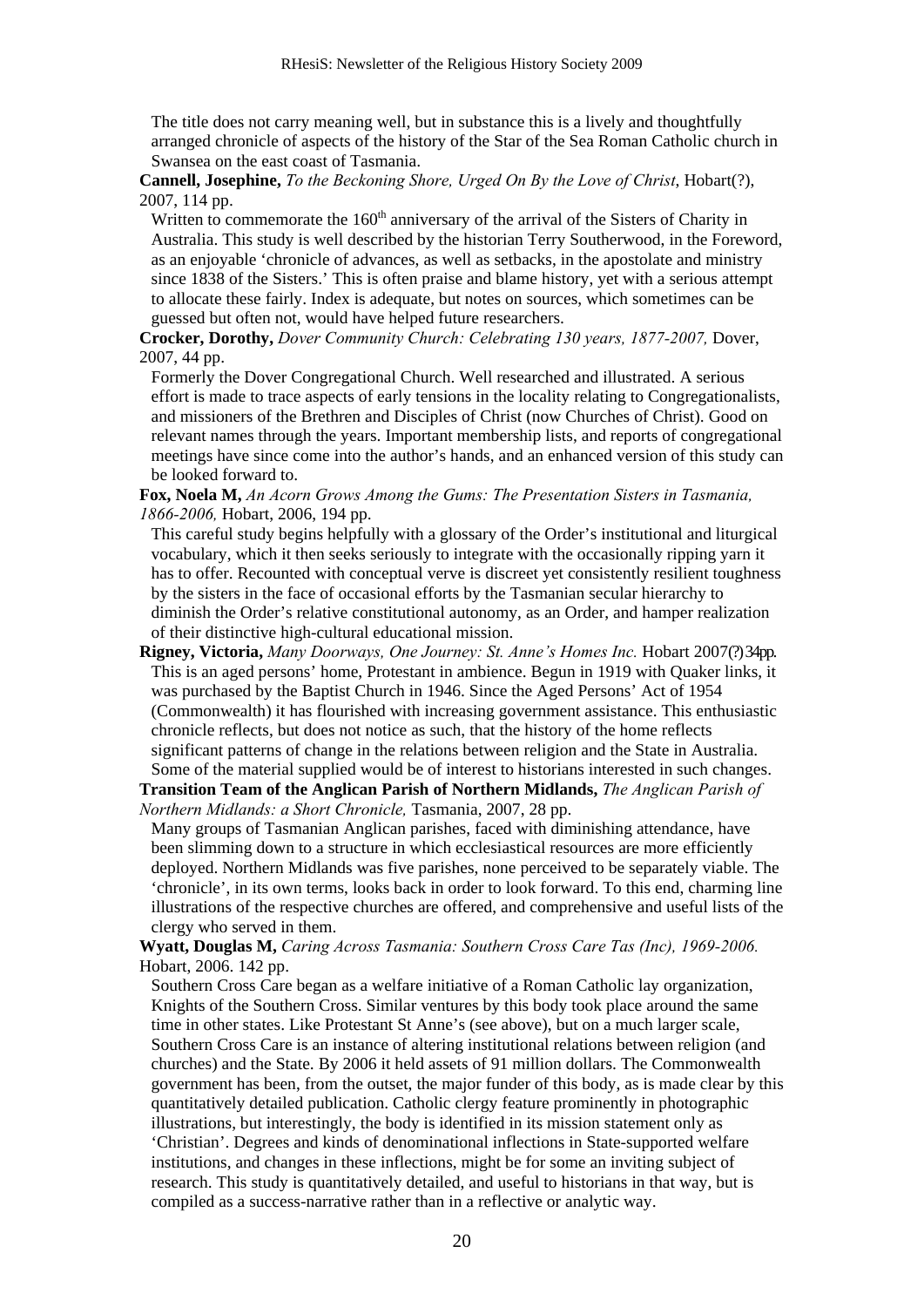**Publications by members of the School of History and Classics, University of Tasmania** 

- **Brittlebank, K,** 'Anthropology, Fine Art and Missionaries: the Berndt Kalighat Album', *Journal of the History of Collections,* 2007, pp. 1-16.
- **Davis, M T,** '"A Register of Vexations and persecutions": Some Letters of Thomas Fyshe Palmer from Botany Bay during the 1790s', *Enlightenment and Dissent,* 23, 2007, pp. 148- 166.
- **Freeman, E M,** 'Patterns of Pilgrimage in England, c. 1100-1500: Monasticism', in D Dyas (ed.), *Pilgrims and Pilgrimage: Journey, Spirituality and Daily Life Through the Centuries, Christianity and Culture,* University of York and St John's College, York and Nottingham, 2007, Electronic Journal.
- **Freeman, E M,** 'Cistercian Nuns, Cause Papers, and the York Consistory Court in the Fourteenth and Fifteenth Centuries', *Australia and New Zealand Legal History,* E-Journal, Refereed Paper no. 16, 2006.
- **Freeman, E M,** Review of Elizabeth A Lehfeldt, *Religious Women in Golden Age Spain: the permeable cloister, Parergon,* 24, 2007, pp. 208-10.
- **Freeman, E M,** Review of Anneke B Mulder-Bakker (ed.), *Seeing and Knowing: Women and Learning in Medieval Europe, 1200-1550,* in *Parergon,* 24, pp. 213-215.
- **Freeman, E M,** Review of Marsha L Dutton (ed.), *Aelred of Rievaulx: the historical works,*  in *Catholic Historical Review,* 93 (2), 2007, pp. 391-392.
- **Page, A R,** "Probably the most indefatigable prince that ever existed", A Rational Dissenting Perspective on Frederick the Great', *Enlightenment and Dissent,* 23, 2007, pp. 83-130.
- **Roy, Asim,** (ed.), *Islam in History and Politics: Perspectives from South Asia.* New Delhi: Oxford University Press, 2006, pp. 237.

This volume includes Roy, A, 'Impact of Islamic Revival and Reform in Colonial Bengal and Bengal Muslim Identity: a Revisit', pp. 47-87, and

Roy, A, 'Salience of Islam in South Asian Politics: Pakistan and Bangladesh', pp. 212-224. **Roy, Asim,** with Mushiral Hasan, *Living Together Separately. Cultural India in History and* 

*Politic.* New Delhi: Oxford University Press, 2005, pp. 427.

This volume includes Roy, A, 'Thinking Over "Popular Islam" in South Asia: Search for a Paradigm', pp. 29-61.

- **Roy, Asim,** 'Did Quaid-I Azam Jinnah Break up India in 1947? A Revisionist Historical Quest', in Yadev, K C (ed.), *India Divide.* New Delhi: Hope India Publications, 2006, pp 103-143.
- **Thomson, R M,** *William of Malmsbury, Gesta Pontificum Anglorum: the History of the English Bishops. Vol. Two: Commentary*. Oxford: Clarendon Press, 2007, pp. 416.
- **Thomson, R M,** Review of Frano Morenzoni & Jean-Yves Tilliette (eds), *Autour de Guillaume d'Auvergne (d. 1249)*' in *Journal of Ecclesiastical History,* 58 (1), 2007, p. 134.
- **Thomson, R M,** 'The Place of Germany in the Twelfth Century Renaissance', in Alison I Beach, *Manuscripts and Monastic Culture: Reform and Renewal in Twelfth Century Germany.* Brepols: Turnout, 2007, pp. 19-42.
- **Thomson, R M,** 'Worcester Monks and Education, c 1300', in James G Clark (ed.), *The Culture of Medieval English Monasticism,* Boydell Press, Woodbridge, 2007, pp. 104-10.

## **Documentary and bibliographic material at the Morris Miller Library in the University of Tasmania**

#### *(a) Material relating to the Quaker Collection*

The Morris Miller Library is making available electronically a range of material relating to the history of the Quakers in Tasmania. The database includes images of items from the archives of the Society of Friends and books from the Quaker Collection in the Morris Miller Library. This material can be accessed by logging into the exhibition of Quaker life in the nineteenth century:

http://www.utas.edu.au/library/exhibition/quaker/index.html Then clicking on 'Quaker online documents'.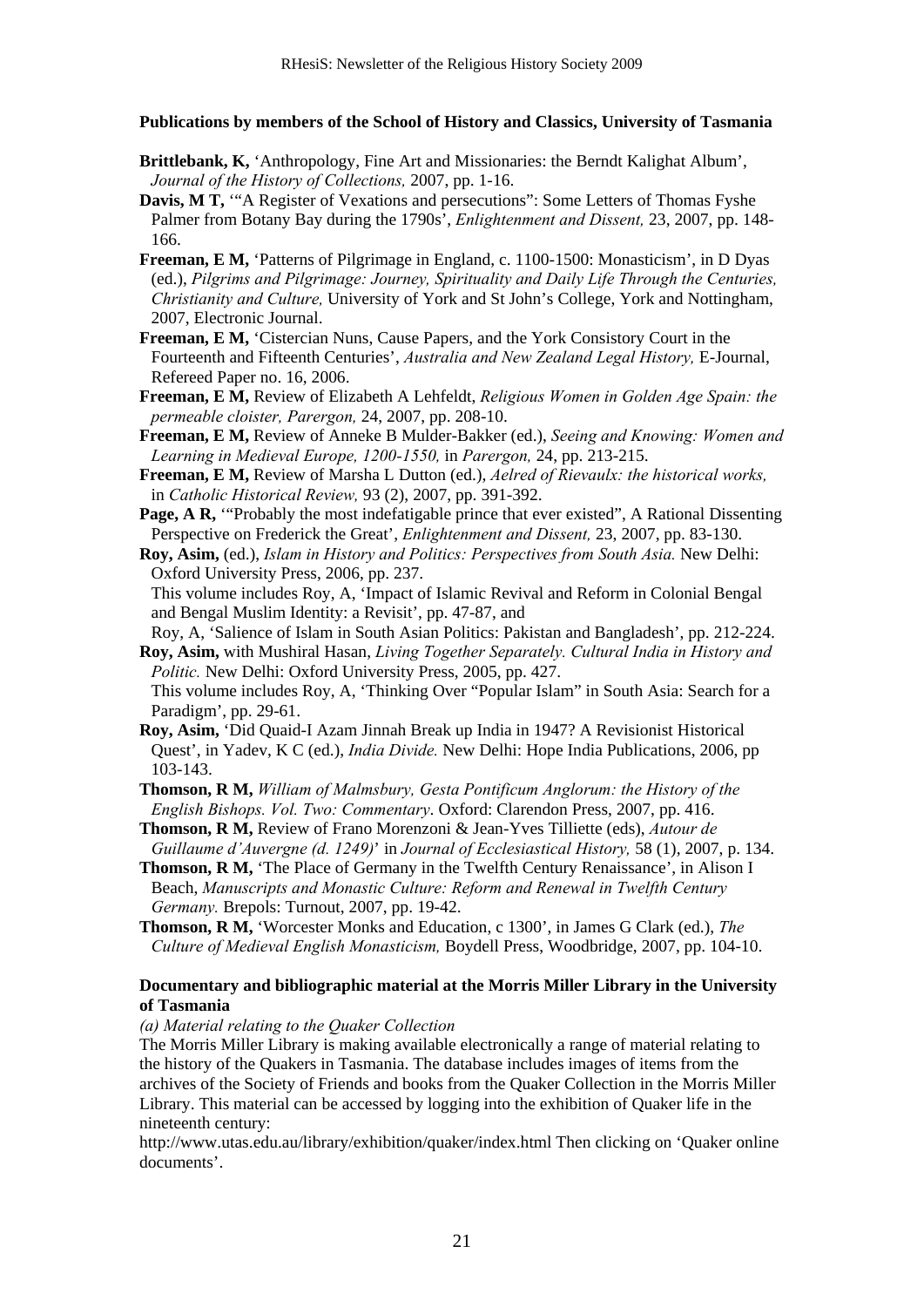*(b) Display of Manuscripts and Printed Documents to the 1580s held by the Morris Miller Library, plus one item from St David's Anglican Cathedral, Hobart, and two from the collection of Professor Rod Thomson* 

The URL is http://www.utas.edu.au/library/exhibitions/manuscript print/index.html . This URL reproduces, usually, one or two pages from each item. The exhibition contains four manuscripts, the earliest from the  $12<sup>th</sup>$  century, and twenty-one print items, two from before 1500. Print items include *Ecclesiastae sive de ratione concionandi libri quatuor* by Erasmus (1535), the first printed edition; and the *Bible* in German by Luther, 1535 (New Testament) and 1536 (Old Testament). Rod Thomson, of the School of History and Classics, University of Tasmania, contributes explanatory and provenance captions.

## **Correspondent: Richard Ely, University of Tasmania**

#### **Forthcoming conferences and events**

- **3–4 April 2009: Religious History Society of Aotearoa New Zealand:** a conference to celebrate the bicentenary of the births of George and Sarah Selwyn. For further details, please contact Peter Lineham, email: P.Lineham@massey.ac.nz
- **9 May 2009: The Society for the Study of Early Christianity (SSEC) conference on 'The Paradox of Paul'.** Distinguished international speakers include Professor Judith Lieu, Lady Margaret's Professor of Divinity, Cambridge University and Professor Beverley Gaventa, Helen Manson Professor of New Testament Interpretation and Exegesis at Princeton Theological Seminary.
- **May 28-30 2009: Joint session of the Society for Reformation Research (SRR) and Sixteenth Century Studies Conference (SCSC). Geneva, Switzerland.**

The SRR, a North American scholarly organization and partner group to the Verein fuer Reformationgeschichte, is concerned with the Protestant and Catholic Reformations and all other aspects of religious life in the early modern era. The general theme of the session is Memoria: Witnessing and Remembering the Reformation. The SCSC marks the 500<sup>th</sup> anniversary of Calvin's birth. The SRR is interested in sponsoring papers that deal with questions of how the religious transformations of the 16th century were processed by contemporaries and held in memory by subsequent generations, which could involve papers from the perspectives of history, theology, literature, art, and other media and disciplinary fields: www.reformationresearch.org or www.sixteenthcentury.org/conf\_proposals.shtml

**19-20 June 2009: Writing religion in early modern and enlightenment Europe: an international conference on religious letters and correspondence. Montpellier, France.**  This conference highlights the fact that letters are key documents for the study of religious communication, feeling and piety in Early Modern and Enlightenment Europe. This conference will examine epistolary writing from c.1600-1800, focusing on correspondence in which the writers explore their religious commitments and doubts, and investigating the way letters served as the principal means of communication between members of the clergy and believers, and between believers and the Churches.

Venue: Universite Paul-Valery, Montpellier. Organizers: Anne Duncan-Page and Clotilde Prunier. Contact: Clotilde Prunier, clotilde.prunier@univ.montp3.fr ; fax: (+33) 4 67 14 24 26; www.clotildeprunier.fr/articles.php?Ing=fr&pg=107



## **22 June - 24 July 2009:**

**NEH Summer Seminar for College and University Teachers:** *The Reformation of the Book: 1450-1650.* 

John N. King and James K. Bracken of The Ohio State University will direct a National Endowment for the Humanities (NEH) Summer Seminar on continuity and change in the production, dissemination,

and reading of Western European books during the 200 years following the advent of printing with movable type. The governing question will be whether the advent of printing was a necessary precondition for the Protestant Reformation. Participants will consider ways in which adherents of different religious faiths shared common ground in exploiting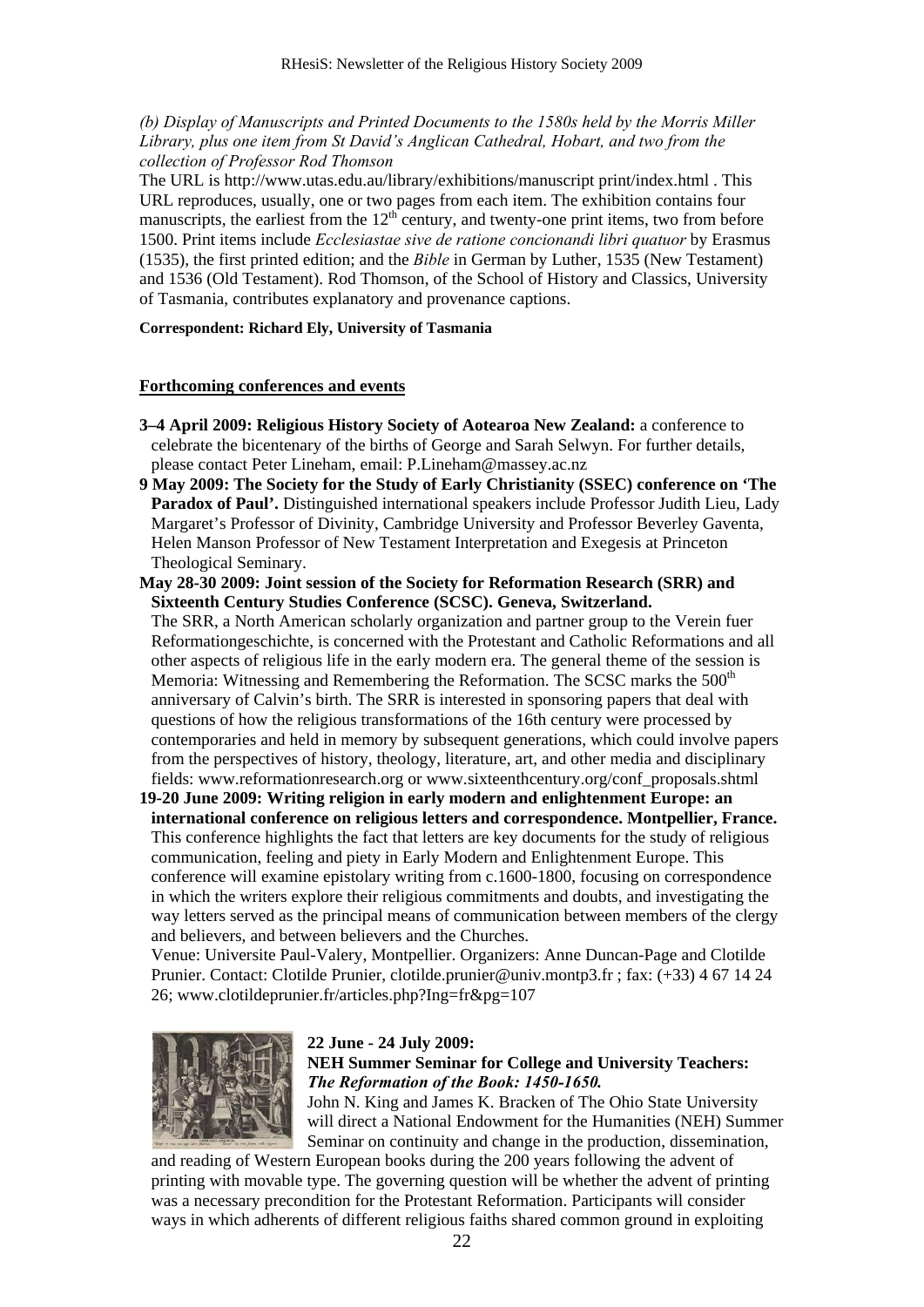elements such as book layout, typography, illustration, and paratext in order to inspire reading, but also to restrict interpretation. Employing key methods of the History of the Book, the investigation will consider how the physical nature of books affected ways in which readers understood and assimilated their intellectual contents. This program is geared to the needs of teacher-scholars interested in the literary, political, or cultural history of the Renaissance and/or Reformation, the History of the Book, art history, women's studies, religious studies, bibliography, print culture, library science and more.

Includes visits to Antwerp, Belgium, to draw on resources including the Plantin-Moretus Museum and London, England, to attend a rare-book workshop and consider treasures at the British Library, and 4 weeks at Oxford drawing upon the rare book and manuscript holdings of the Bodleian Library. **Eligibility:** US citizens who are teaching at college or university level and independent scholars who have received the terminal degree in their field (usually PhD); non-US citizens who have taught and lived in the US for at least 3 years prior to March 2009. NEH will provide participants with a stipend of \$3,800.

Details: **http://people.cohums.ohio-state.edu/king2/Reformationof thebook/** or contact rankinmc@jmu.edu. **Application deadline: 1 March 2009.** 

- **July 2009: Dr Nathan Wolski** of Monash University is hosting an international conference at Prato, Italy on the Zohar, with the world's top Zohar-scholars.
- **August 2009: Religious History Society of Aotearoa New Zealand:** a conference in Dunedin in August 2009 will recall the birth of John Calvin. For further details, please contact Peter Lineham, email: P.Lineham@massey.ac.nz
- **7–8 September 2009:** A second forum in Parliament House, Canberra, on Australia's Christian Heritage is in the planning. For more information contact Stuart Piggin: Stuart.Piggin@humn.mq.edu.au

#### **Of Interest**

## **New Approaches to Contemporary Religious History in Europe**

A workshop at the European University Institute in late 2008 and continuing into early 2009 is focusing on new approaches to contemporary religious history in Europe. In recent decades traditional church history, focusing on the church as an institution, has progressively given place to various 'religious histories', which often shift into an understanding of religion as a widespread social and cultural phenomenon. These new forms of religious history assume methodologies and present problems coming from other types of history, such as social, cultural and intellectual histories, gender history and histories of literature, art and science. This workshop aims to present an overview of these trends, stressing their national historiographical backgrounds. Questions being addressed are: With the emergence of new religious histories, how do traditional national church history schools evolve? Is it still relevant to speak of national schools in religious history? Would it be more accurate to consider these new forms of religious history in a broader perspective? Is there for instance a tendency to do European religious history and, if so, in which way?

The workshop organizers also point out that, at the same time, the important influence of historiographical patterns, not specific to religious history, invites reflection on the specificity of the religious object in history. They ask: Would it be pertinent to consider the reconfiguration of religious history in terms of historiographical schools rather than national schools? And, as a consequence, has religion still to be considered as a separate topic? In summary, the workshop's purpose is to promote common reflection on religious history, evolving initially from the European University Institute researchers whose focus of interest is in this field. The first session plans to present recent trends in Western European countries, namely Germany, France, and Italy. During the second session the intention is to take more international and interdenominational perspectives. This will include focusing on the confrontation of Western traditions of religious history with Eastern Church history and Islamic studies. The report on this workshop is likely to be of interest.

#### **Correspondent: Sophie McGrath, Australian Catholic University**